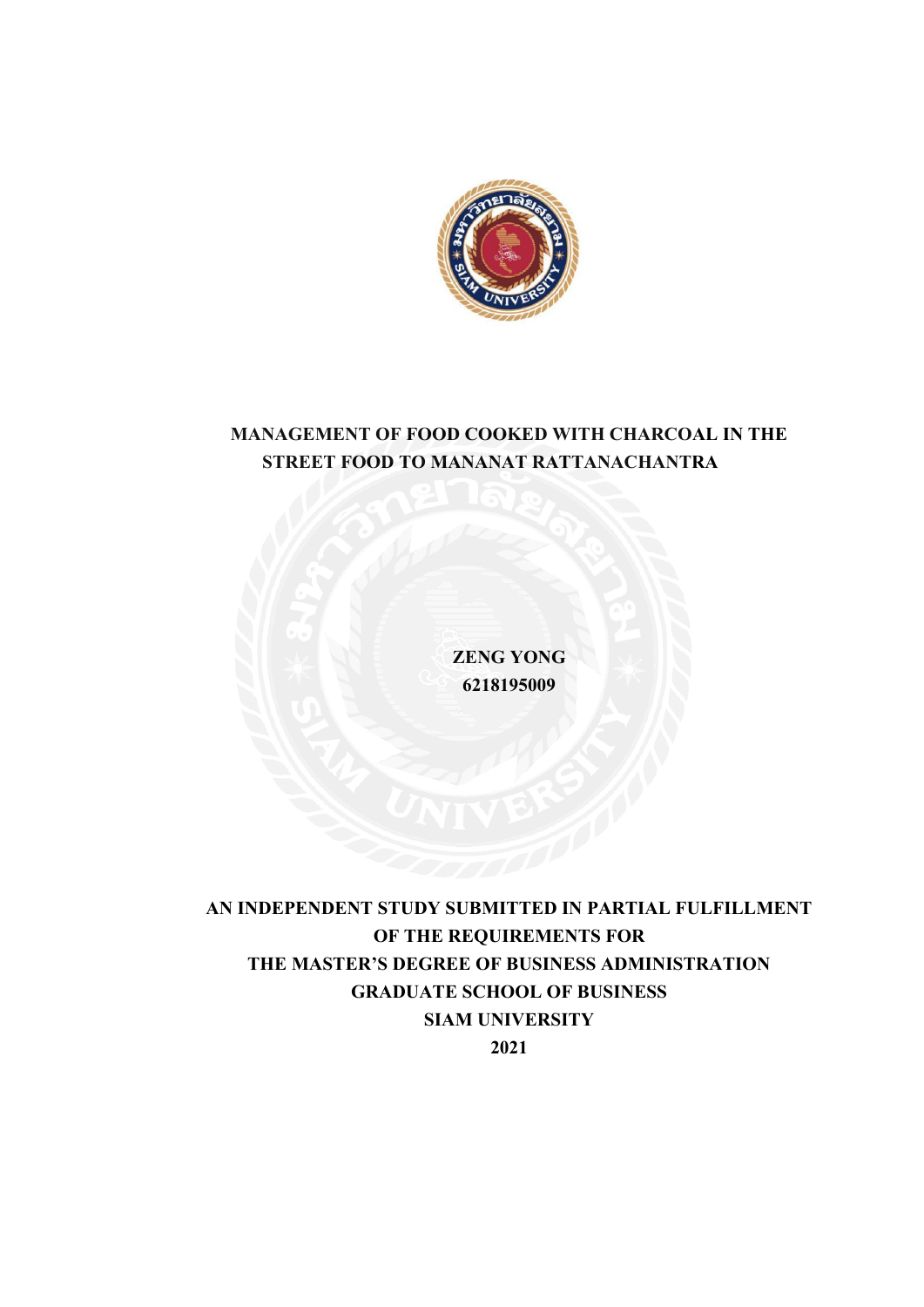

# MANAGEMENT OF FOOD COOKED WITH CHARCOAL IN THE STREET FOOD TO MANANAT RATTANACHANTRA

**Thematic Certificate** 

T<sub>o</sub>

**ZENG YONG** 

This Independent Study has been Approved as a Partial Fulfillment of the Requirement

of International Master of Business Administration in International

**Business Management** 

Advisor:..................

(Dr. Zhang Li)

Date:  $4.1.8$ 

(Associate Professor Dr. Jomphong Mongkhonvanit)

Acting Dean, Graduate School of Business Administration  $P_{1}$  102/ b Date..

Siam University, Bangkok, Thailand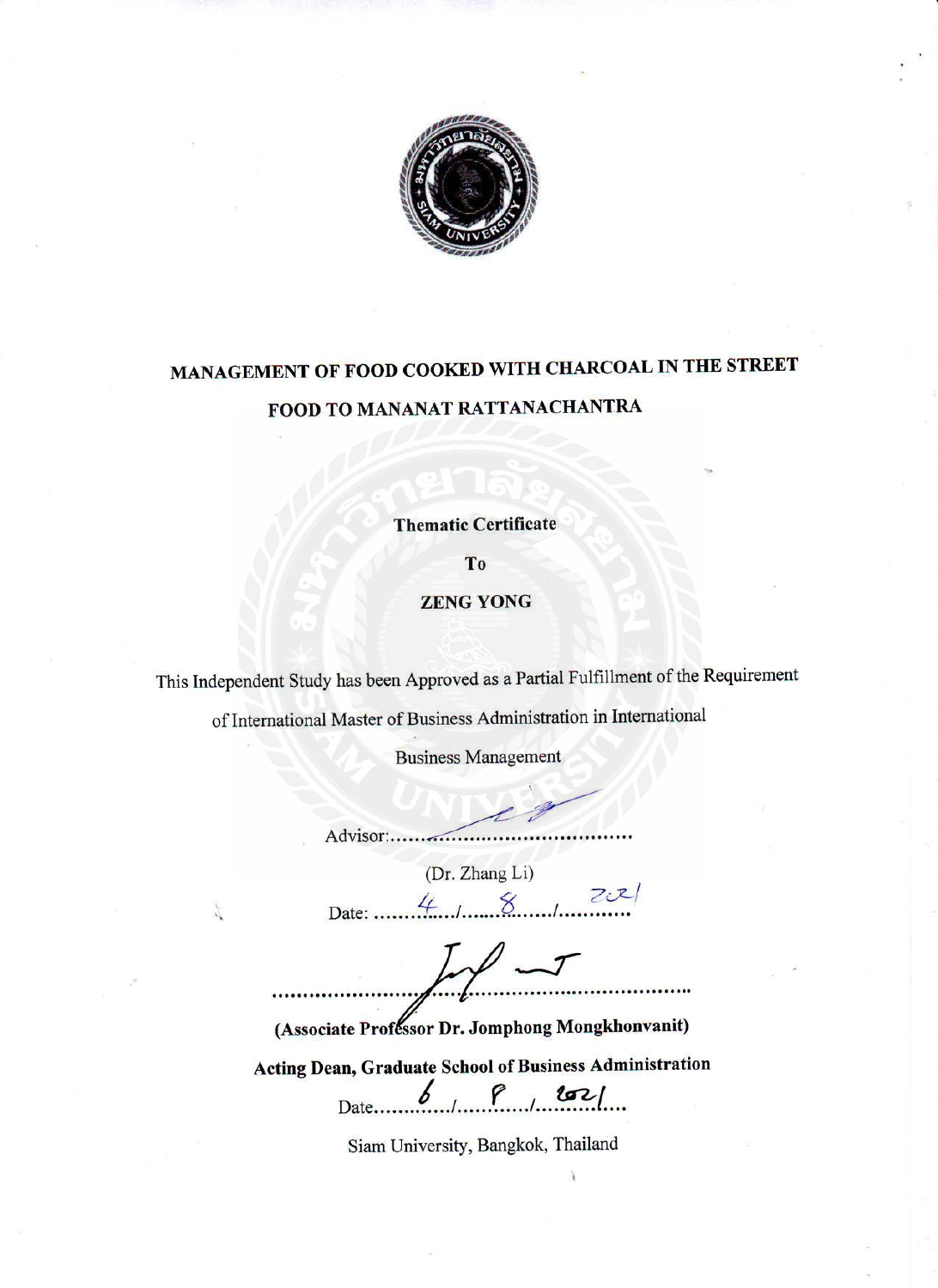### **Abstract**

| Title:   | Charcoal Cooked Street Food Management in Mananat Rattanachantra |  |  |  |
|----------|------------------------------------------------------------------|--|--|--|
| By:      | <b>ZENG YONG</b>                                                 |  |  |  |
| Degree:  | Master of Business Administration                                |  |  |  |
| Major:   | <b>International Business Management</b>                         |  |  |  |
| Advisor: |                                                                  |  |  |  |
|          | (Dr. Zhang Li)                                                   |  |  |  |
|          | 222<br>4                                                         |  |  |  |
|          |                                                                  |  |  |  |

Pork Pan Restaurant on Phutthamonthon Sai 4 built a reputation by adopting technology to anticipate customers' needs who use their services. The company uses a forecasting program for customers' needs through facial detection and customer decoration equipment to analyze and present a food menu that anticipates the customers' needs. This research gathered data through questionnaires and found that customer satisfaction found a 60 percent satisfaction rate among consumers through this technology. The results also found that 70 percent of customers appreciate the services provided and intend to return.

Experiments with humans' alternative menus sets and forecasting programs found that the users did not find any irregularities in the food menu.

Keywords: Cooked Food, Street Food, Gill Shop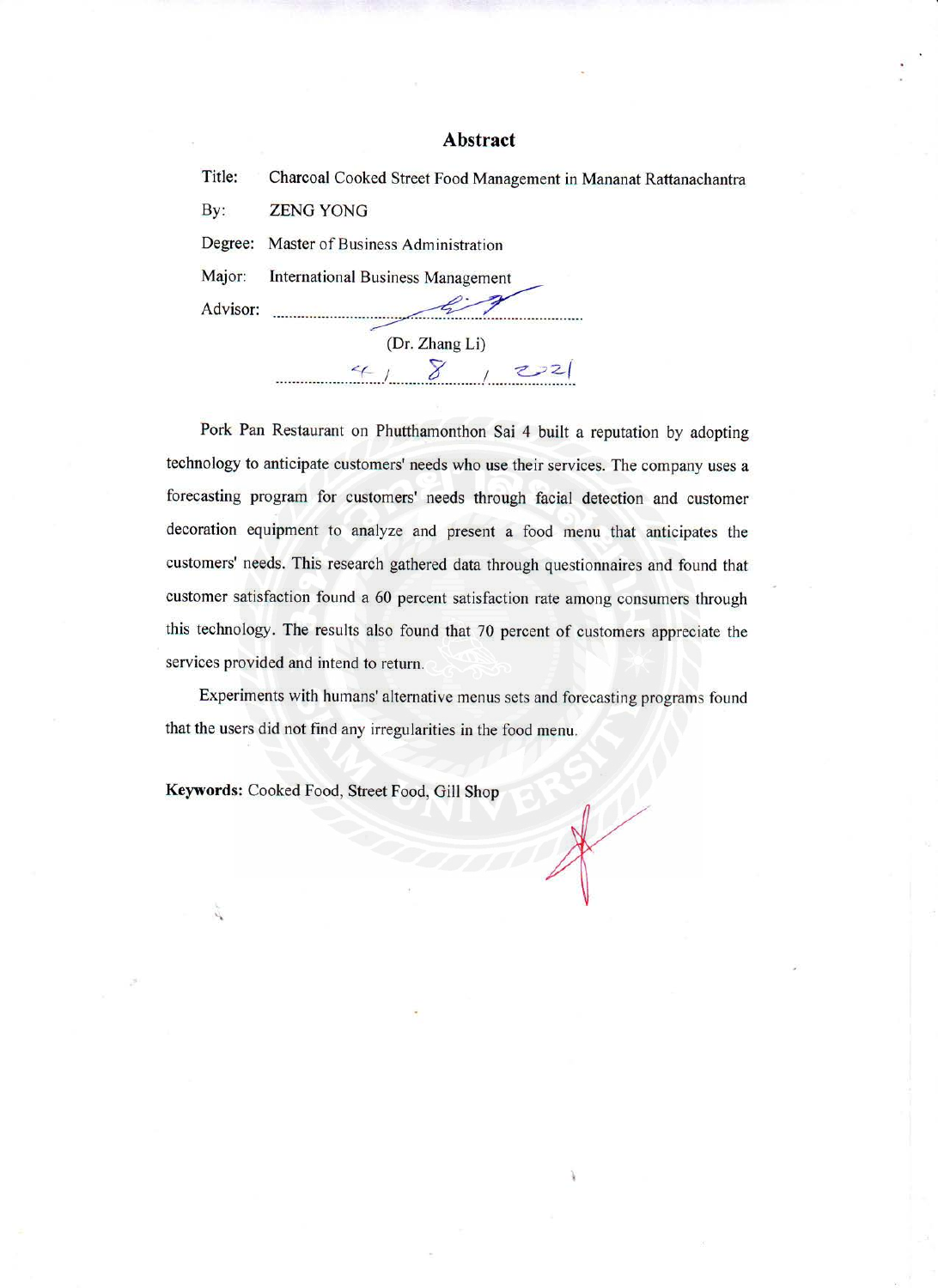# 摘要

题目: Mananat Rattanachantra 街头食品的木炭烹饪食品管理

作者: 曾勇

学位: 工商管理硕士

专业: 国际商务管理

导师:

(博士. 张力)

 $41.81$ 

位于普 thamonthon Sai 4 号的 Pork Pan Restaurant 因采用技术预测使用服务的 顾客的需求而闻名。该公司通过面部检测和客户装修设备对客户需求进行预测,分析并 呈现出能预测客户需求的菜单。这项研究通过问卷收集数据,发现消费者满意度通过这 项技术发现了 60%的消费者满意率。调查结果还发现, 70%的顾客很欣赏他们提供的服 务,并打算回访。

用人类的替代菜单和预测程序进行的实验发现,用户在食物菜单中没有发现任何不 正常的地方。

关键词:熟食, 街头小吃, Gill Shop

 $\overline{2}$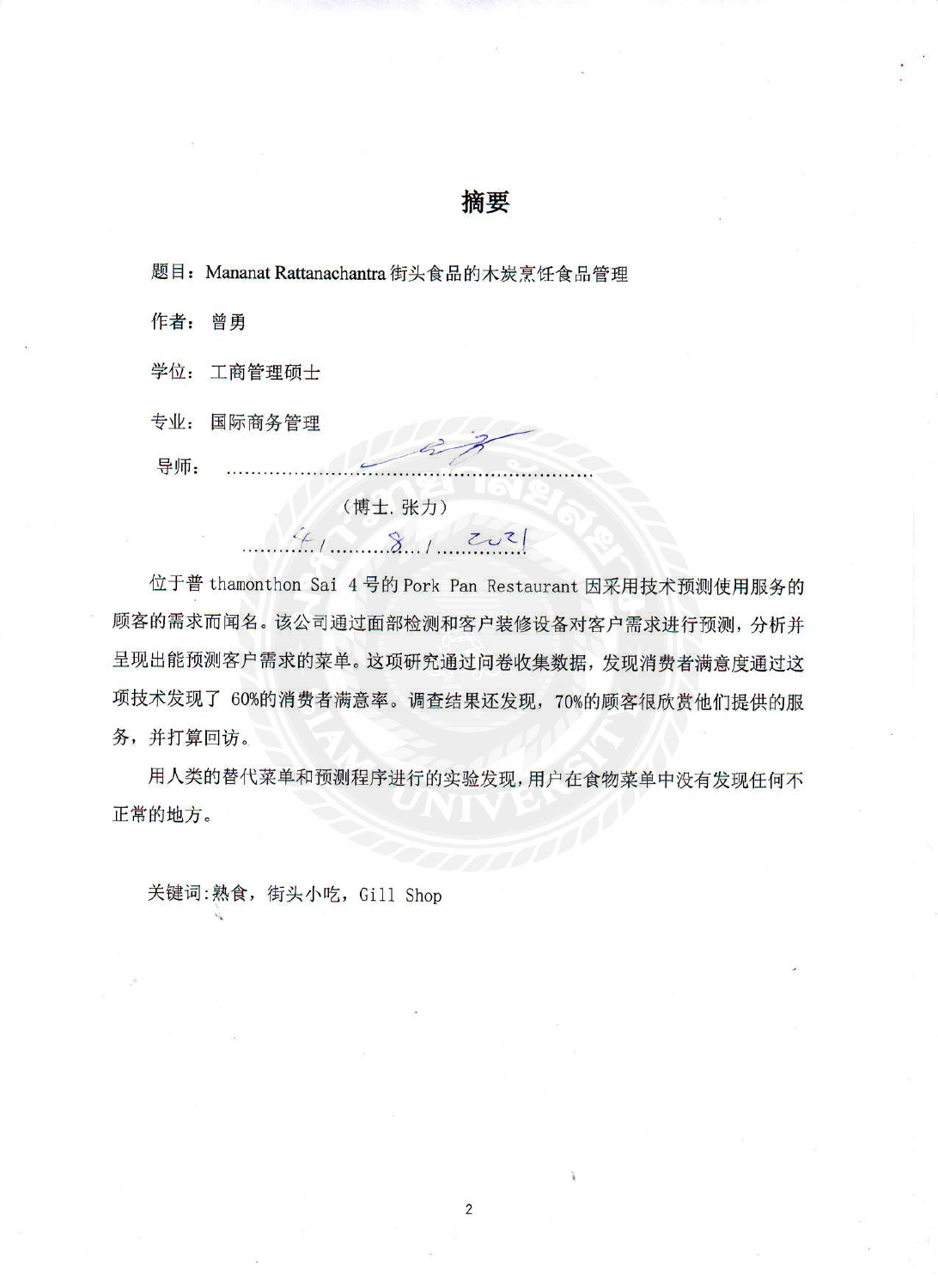# **ACKNOWLEDGEMENTS**

<span id="page-4-0"></span>I would like to thank the advisors. Guiding me to support and help me throughout the entire study period. Patience, knowledge, useful comments and valuable suggestions help me do a lot of research. Secondly, I would like to thank Chinese students. That needs the prototype of the correct writing style. Until inspiring me to find a solution to this problem. I brought the prototype from a well-designed Chinese student. Used as an example this time. If not receiving their support. Will not be able to complete this format. And finally, the University of Saim that provides us with an international MBA program.

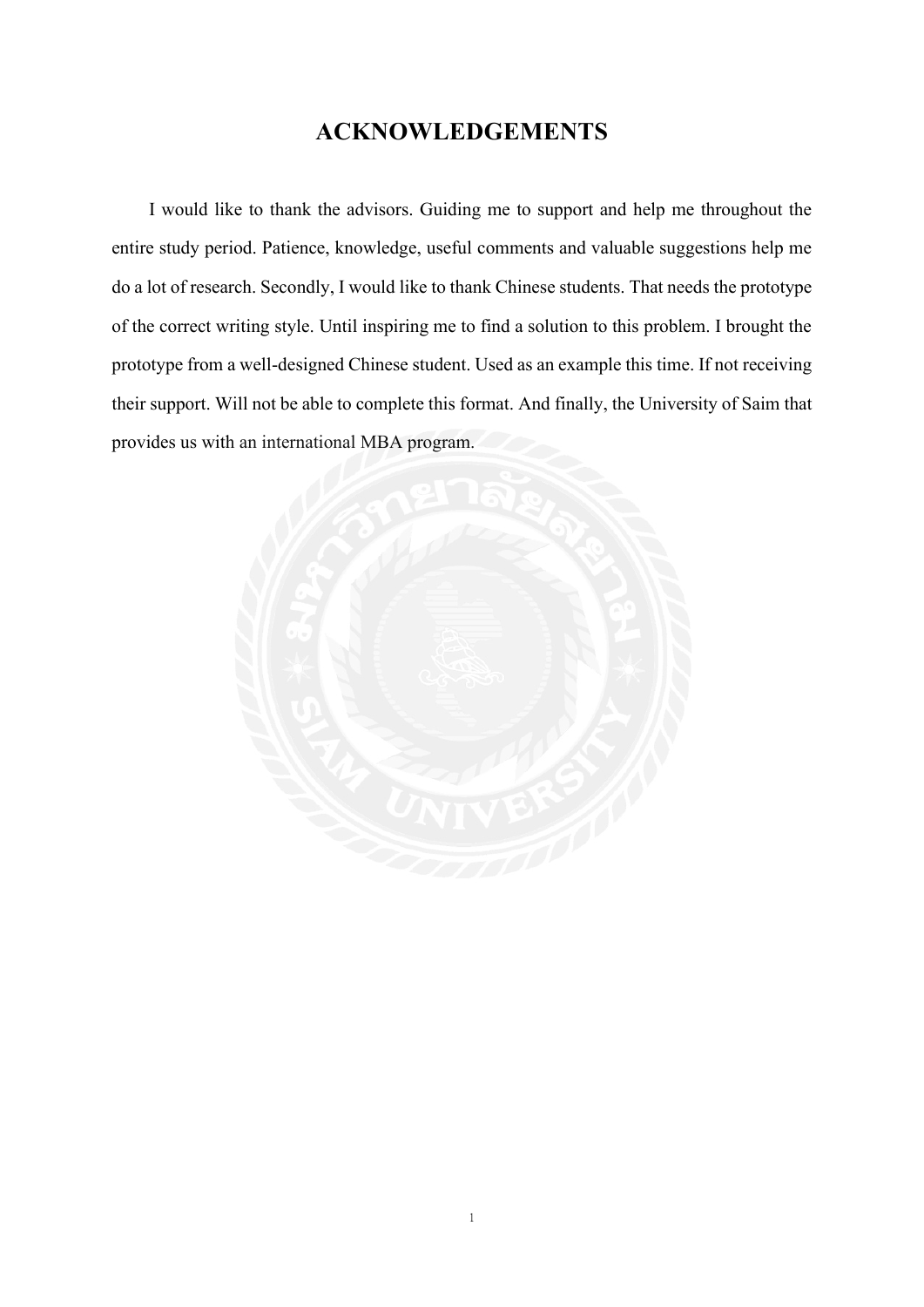| 2.4.4 |  |
|-------|--|
|       |  |
|       |  |
|       |  |
|       |  |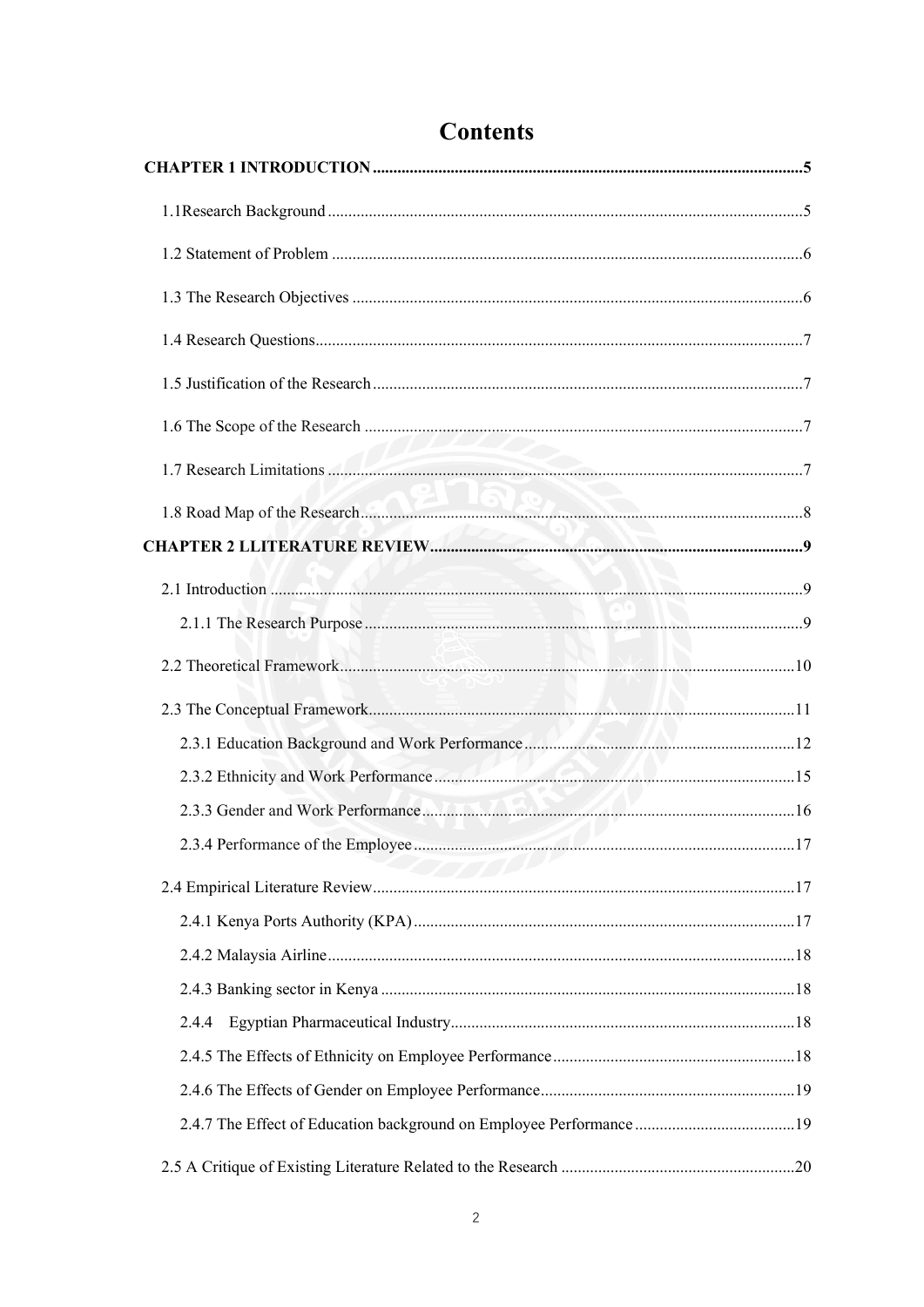| 4.4 The Mean value of Ethnicity, Education and Gender on the Work Performance30 |  |
|---------------------------------------------------------------------------------|--|
|                                                                                 |  |
|                                                                                 |  |
|                                                                                 |  |
|                                                                                 |  |
|                                                                                 |  |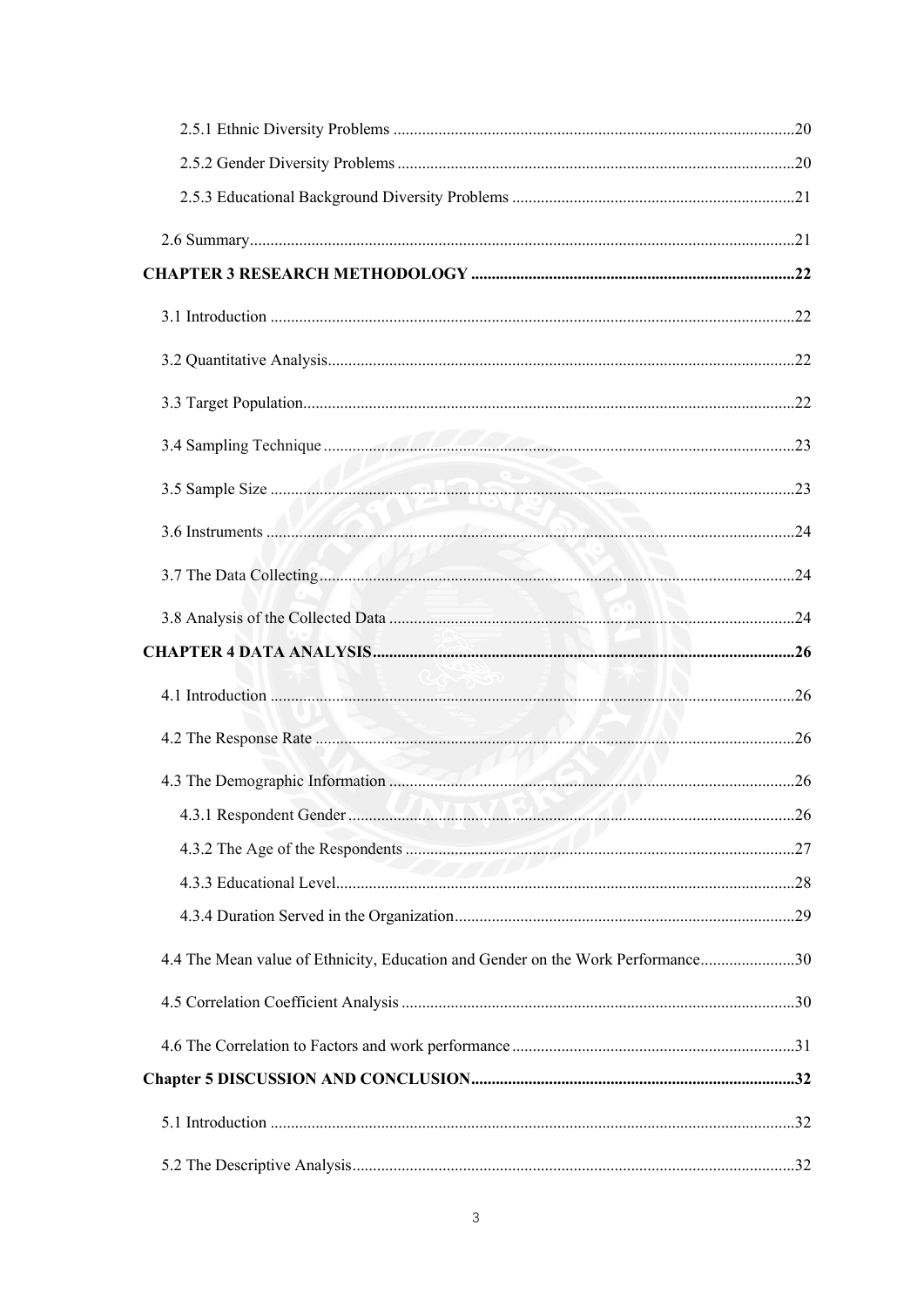| 5.2.2 The Effect of Educational Background on the Work Performance32 |  |
|----------------------------------------------------------------------|--|
|                                                                      |  |

<span id="page-7-0"></span>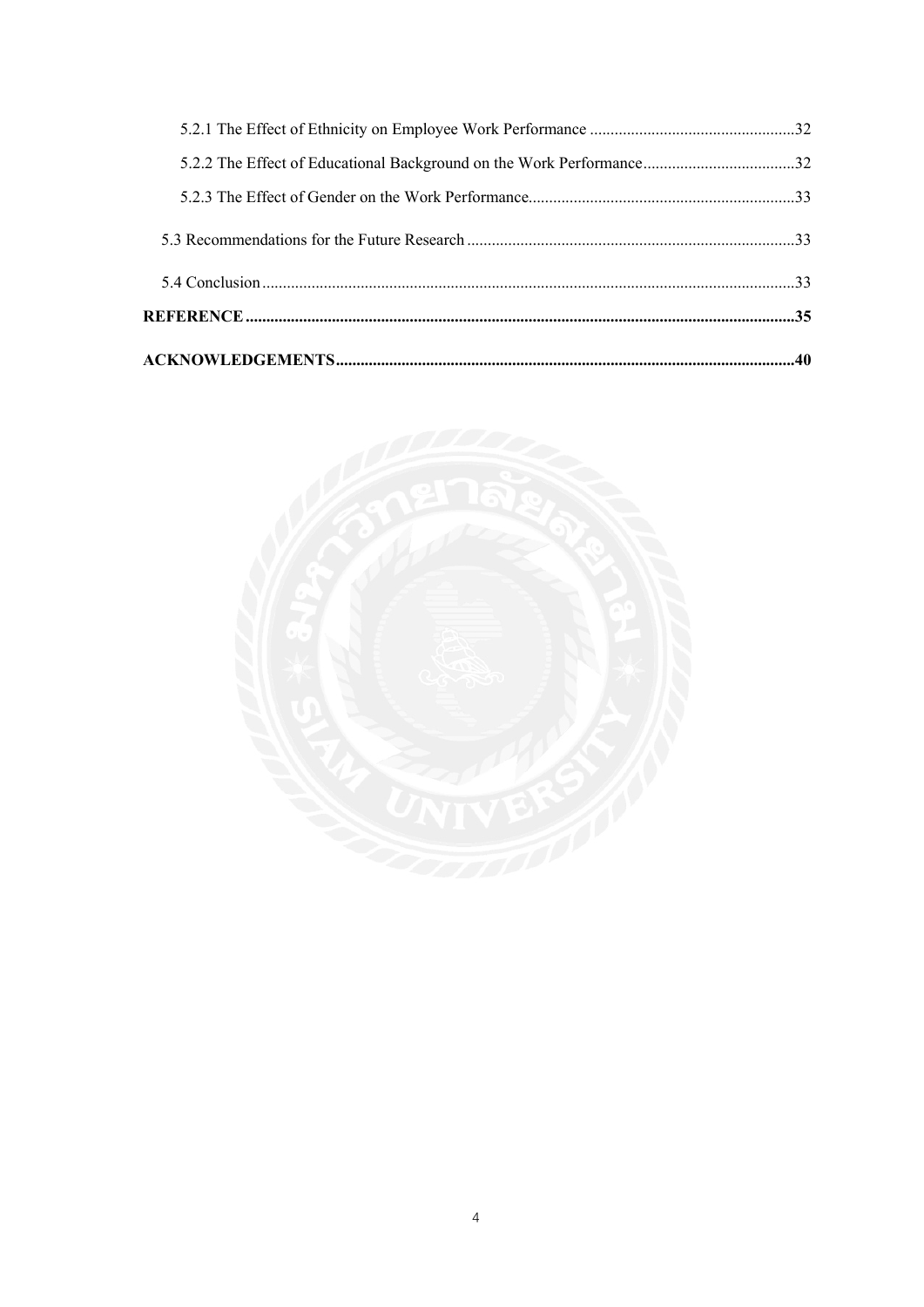# **CHAPTER 1 INTRODUCTION**

### <span id="page-8-0"></span>**1.1Research Background**

In the modern age, the organizations embrace the culture of a diversified workforce as the diversified mix force will aid in attracting talented employees. This trend assists in enhanced firm's reputation and reflects strengthened cultural values. Child (2005) suggests that workforce diversity is an essential and critical element existing in the global marketplace/global workplace. Moreover, the business success in the 21st century depends on the mix culture teams — however, the organization needed to gain knowledge about the antidiscrimination laws, different culture, the increased multicultural work environment and understanding the different perspectives.

According to Srivastava (2012), the workforce diversity is divided into; the age of the employee, gender, race, educational background, marital status, experience, location, religious belief, parental status, sexual orientation, and physical abilities/qualities. Bhatia (2008) further classified workplace diversified as follows; a level of ability, socioeconomic background of the individual, the nature of employment, non-membership or membership of unions and work style. It suggests and indicates that human beings are unique and has different capacities. Moreover, the employee's doe works together for the companies, on the other hand, maintain their own identities, culture, race, ethical background, lifestyles, and languages. According to Madiha (2003), the advancement in the internet and the web pages, the principle of the global village is underrated, and the need for the companies to the promoted the policy of the word diversity in the workplace to meet the global standards.

The companies do hire employees from diverse nations, ethical background, cultures, styles and value. The appointed individual expects a positive return from the companies and their positive performance is essential for firm success. Moreover, it's significant to consider the effect of the workforce diversity on individual employee output. The difference in the workplace does provide with a lot of opportunities and challenges for the organization regarding active management — for instance, the fairness of individual versus group, language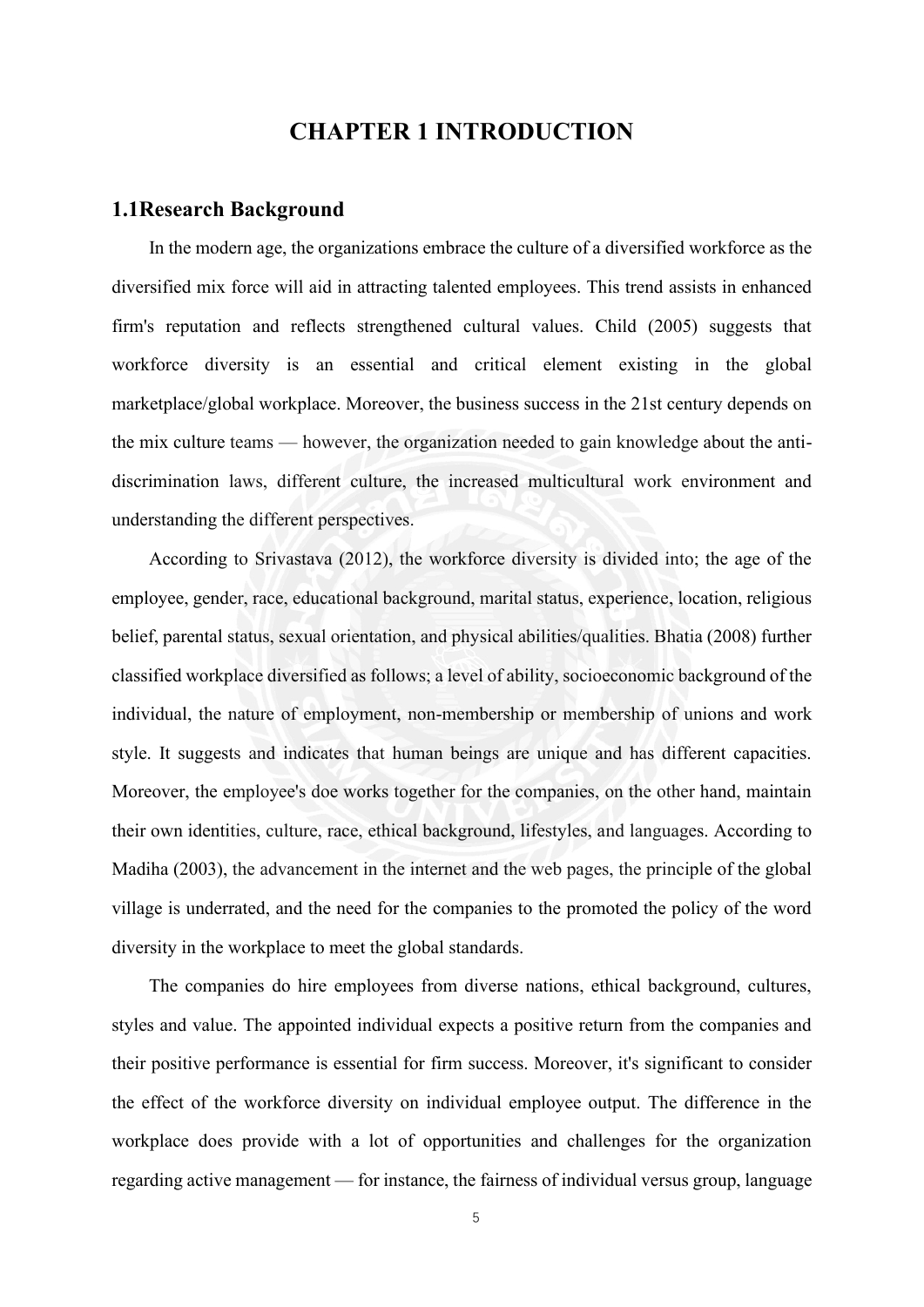difference, interpersonal conflict, and group cohesiveness, resentment, and competition for opportunities (Madiha, 2003). Moreover, the companies needed to understand the impact of diversity on individual performance, satisfaction, production output and turnover (Sungjoo, 2010).

# <span id="page-9-0"></span>**1.2 Statement of Problem**

In the mid-80s the workforce diversity concept was introduced, and the idea is promising and opens the door for the creative workforce, aids the companies to find explore new market and the talents workforce and this advancement in exploring new talents employees help the organization to gain the competitive advantage (Roberson, 2007).

According to Erasmus (2007), the diversity among the workforce and the management create space for the conflict between the workers and uncertainty in the worker a raise as the administration is not skilled to handle the diversity in the workforce. For instance, the HR managers in most of the situation are not well known, well equipped to implies the diversity management principle in the companies or fail to understand the core elements that contribute to the effective diversity management and the aspect that can deal with the various matters which does arise in the workplace. According to Roberson et al. (2007), the unmanned, lower moral employees in the diversified team lead to higher employee turnover, damage the output of the firms, conflict/cultural problems and does influence the communication problems.

# <span id="page-9-1"></span>**1.3 The Research Objectives**

The primary objective of this research understands the meaning of the workforce diversity, explore and analyzes the positive or negative impact of workforce diversity on the employee performance and how those performances affect the company's achievements does.

The following objectives support the primary goal; to explore and understand how the ethnicities on employee work performance effect companies. To understand how the gender of does the employees affect their performance and the importance of the employee education of his or her accomplishments.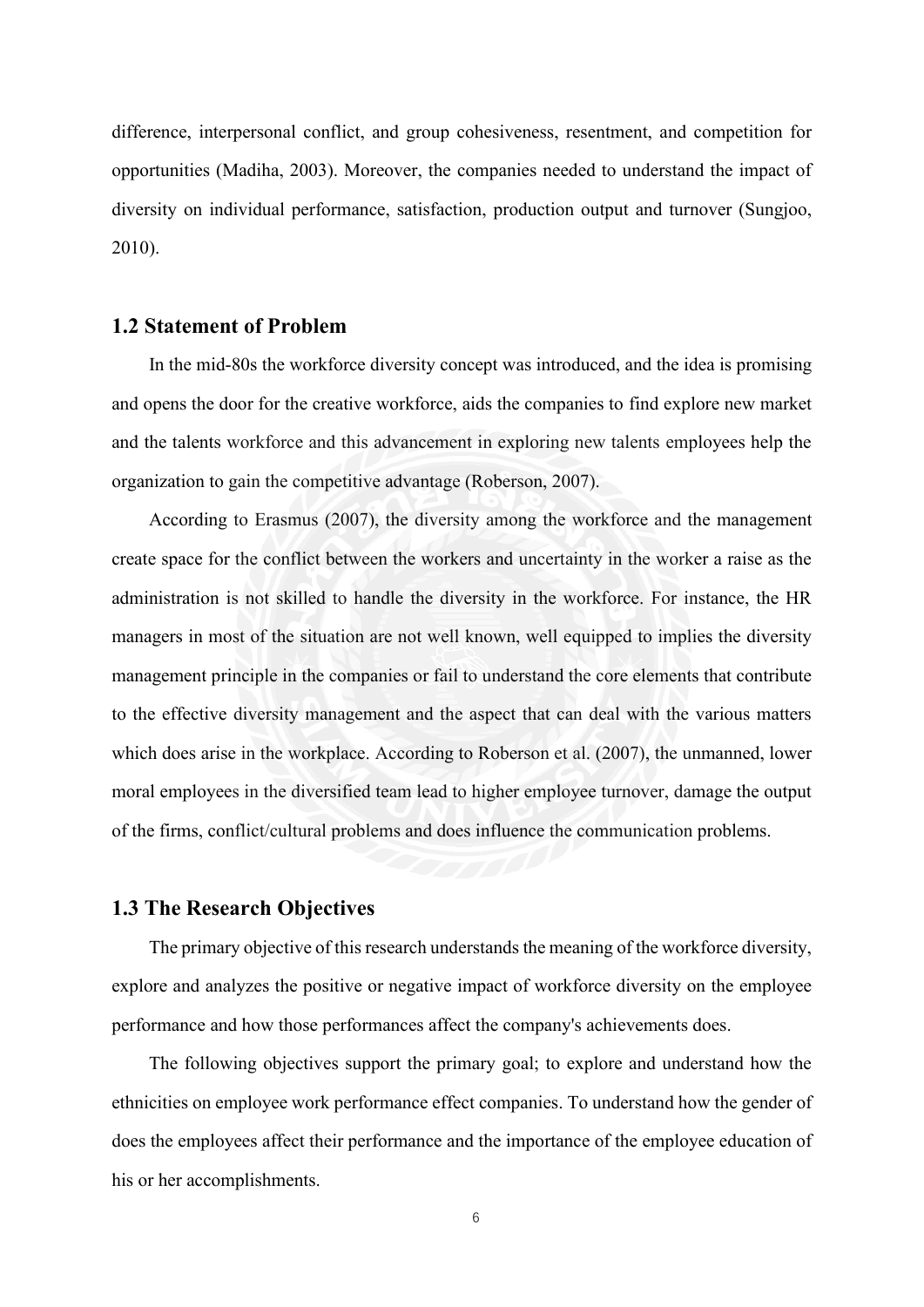### <span id="page-10-0"></span>**1.4 Research Questions**

How the ethnicity does affect the employee work performance in the workspace. How the gender does affect the employee work performance in the workspace. How the education does affect the employee work performance in the workspace.

# <span id="page-10-1"></span>**1.5 Justification of the Research**

The stated problem associated with the research, it is evident that studies focus on the local researchers or the institutions for higher learning chance and possible for the other companies to research on the related research topics, as there is limited research or text written on the stated problem. Moreover, it assumed the finding of this research would go a long way to the enlighten researchers and lay readers on the effect of workforce diversity on the individual work performances at the workspace of the company. The individuals or groups who could benefit from this study are the HRM managers, business who are looking to hire foreign and companies who aim for the mixed culture or mix diversity teams. Finally, the future researcher and scholars, in the field of the research, can be beneficial too from the finding of this research.

# <span id="page-10-2"></span>**1.6 The Scope of the Research**

This research intends to explore and exam the positive or negative effect of the workforce diversity on employee work performance at the workspace of the companies. The researcher invests a fair amount of time and involved the use of quantitative research methods and use the questionnaires for collecting the data.

# <span id="page-10-3"></span>**1.7 Research Limitations**

The core limitations associated with research is during the process of completing this research was to eliminate the respondent bias the filling of the questionnaires. The design of the surveys is such that aid the analysis to measure the attitude of the employees toward the diversity and work performance. It is not easy for the researcher to assess the study objective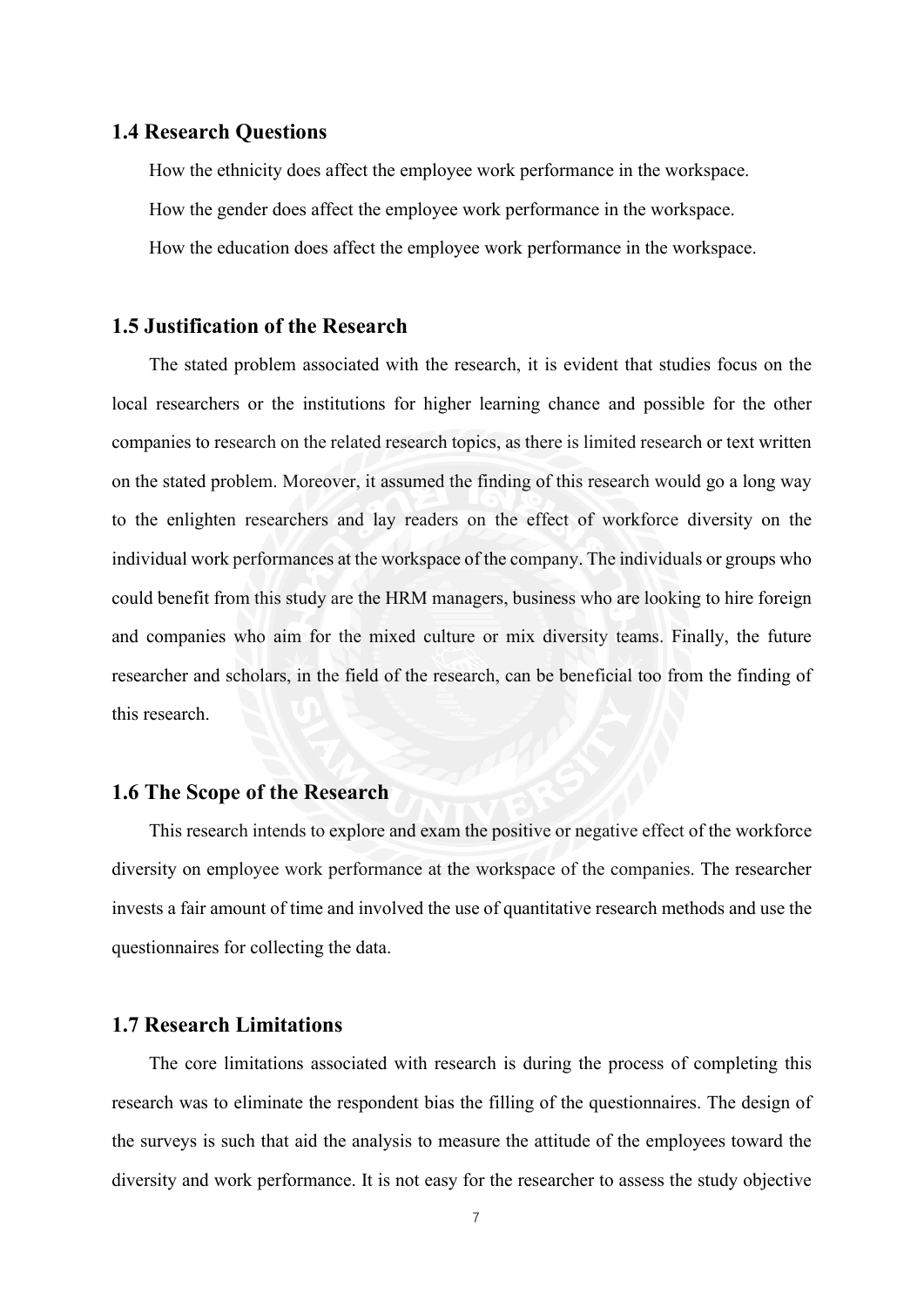in answering the items since they were expected to tick. Also, the respondent intended not to complete the questionnaires. Another limitation was seen, as the imitated number of studies is conducted on this topic.

# <span id="page-11-0"></span>**1.8 Road Map of the Research**

This study is divided into five sections and excludes the table of contents, acknowledgment, references and abstract.

The first chapter, introduce about the diversity existing in the workforce, state the meaning of the difference, present the problem associated with the topic, the research questions, scope, and limitation of the study.

The second chapter; the literature review is where the study finding the supporting literature and the literature support the research objective and the research questions. The framework of the research is demonstrated here.

The third chapter, here the researchers state the research methodology the research select and the core reason for the selecting particular research methods.

In the four and fifth chapter, the finding for the questionnaires is present in the table, and figure form and the research states the result and conclude the investigation.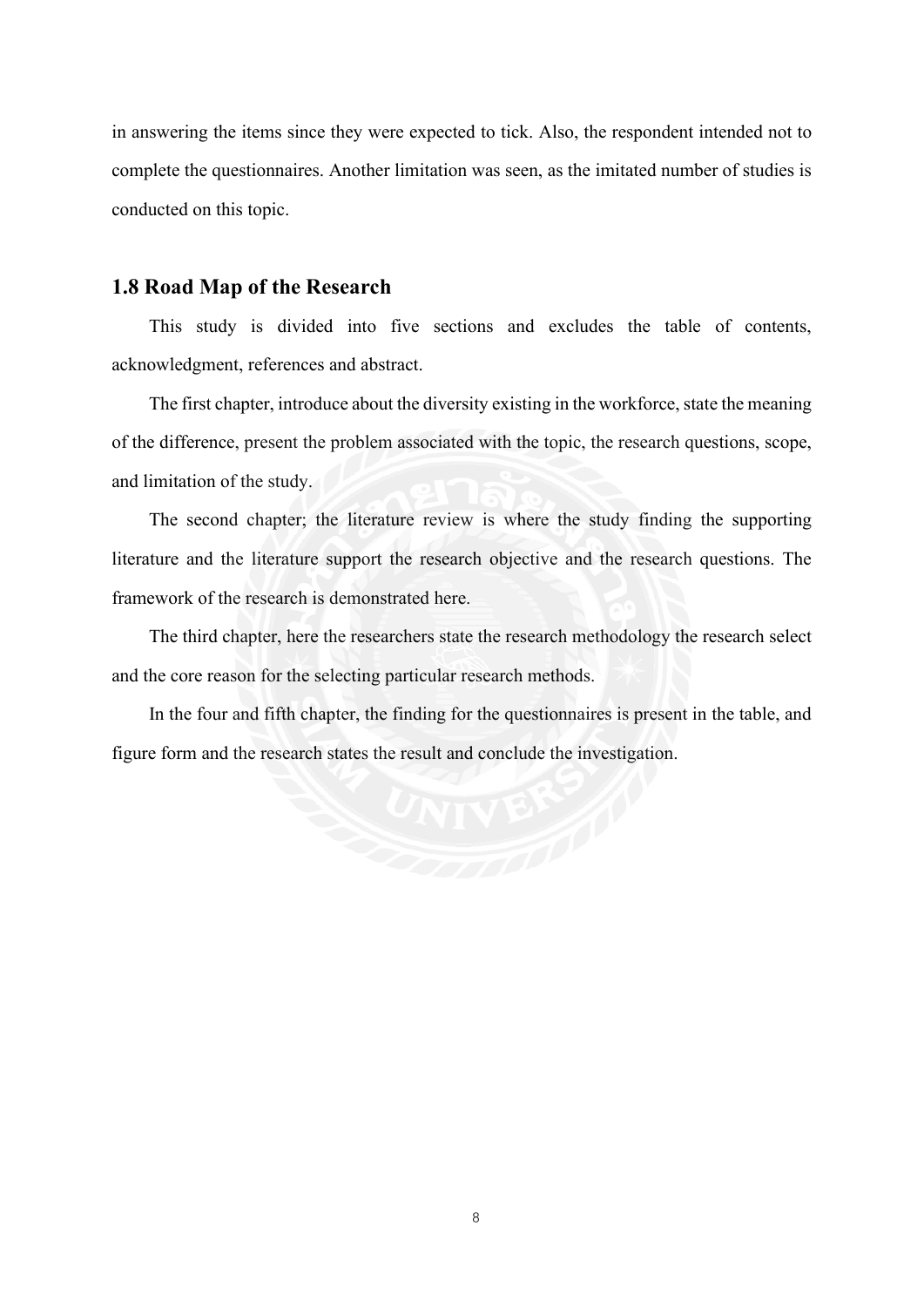# **CHAPTER 2 LLITERATURE REVIEW**

### <span id="page-12-1"></span><span id="page-12-0"></span>**2.1 Introduction**

In this chapter the researcher state the purpose of this study, literature to support and philosophical text to support the framework. The demonstration of the conceptual framework and the framework design to cover the core factors existing in the diverse workforce. The frame does show the relationship between the dependent variable and independent variables. The second halves of this chapter state the finding of other and end the chapter by stating the research gap.

### <span id="page-12-2"></span>**2.1.1 The Research Purpose**

The core purpose of this research is to investigate the positive effect of workforce diversity on the individual work performance at the workplace. Jannsens, Seals and Van den Brand (2003) suggest that the workplace rich in diversity if often a complicated place, the place is rich in internal and external political issues and controversial problems. Moreover, the concept is looked differently among the researcher. According to Nkomo (1995), the researchers either support or dis-support the diversity in the workforce. The scholars in the past and present classified the difference differently, as Cross, Katz, Miller, and Seashore (1994) categories the diversity in term of gender and race. On the other hand, Nkomo (1995) groups the difference regarding ethnicity, race, and gender cannot be analyzed in the similar was as diversity based on the company functions, cognitive and abilities orientations. Michaela et al. (2003) argued with the point of Nkomo (1995), suggest the cultural diversity dimension interact with another aspect of diversity.

Jackson, Joshi, and Erhardt (2003) define the diversity differently, as they suggest that the difference consist of all dimensions and support the view that all people in the world are unique and separate from each other. Their definition covers the people differ in forms of race, age, demographic categories, and gender, individual abilities, tenure, companies function, and personality. According to Jackson, Joshi, and Erhardt (2003), the employee has multiple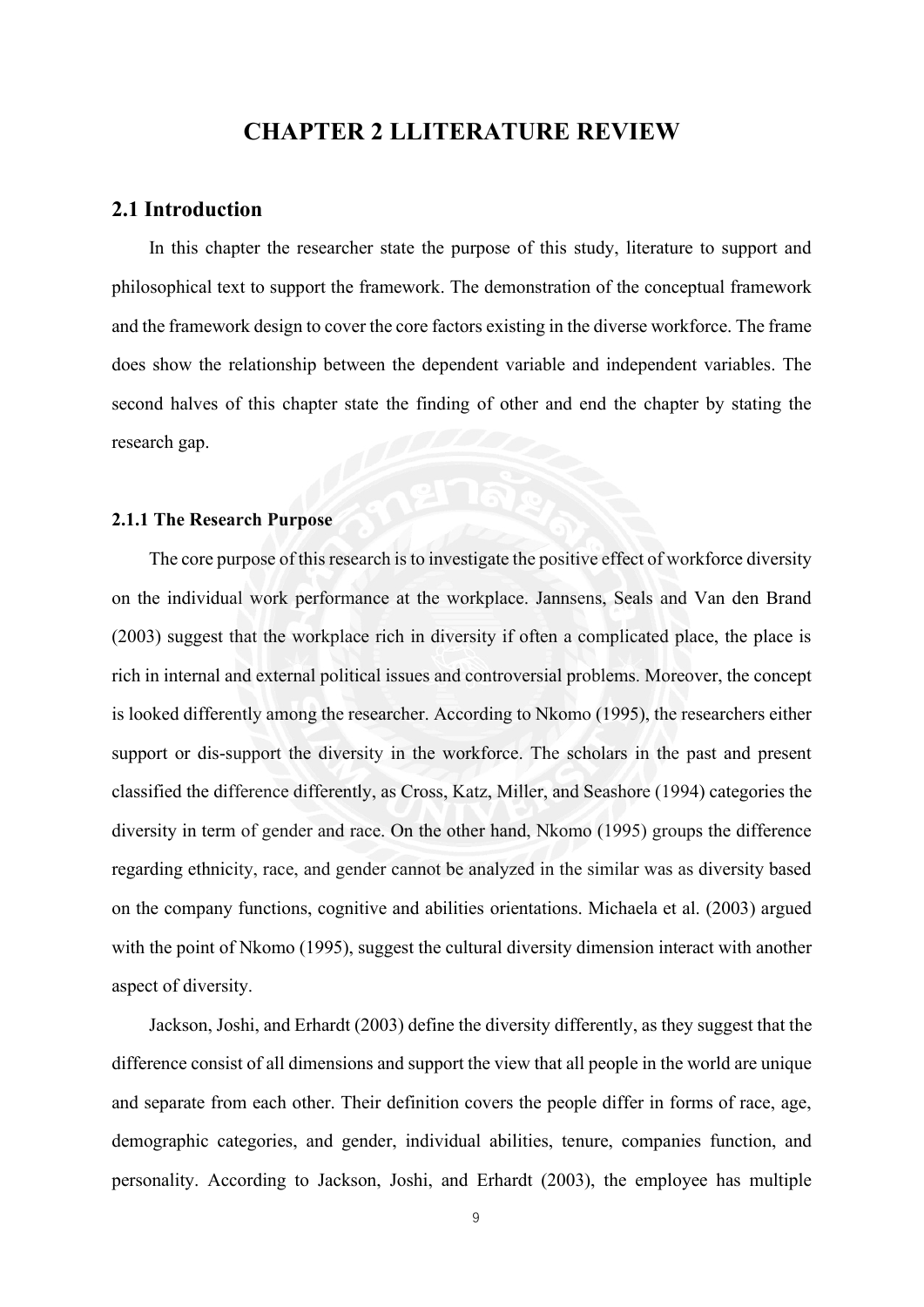identities, and which can be a different dimension, those manifolds cannot be directly or indirectly related to the company setting.

Thomas (1991) broadening the principle of the diversity and support that the law of the difference does have a positive effect on the diversity management programs, as the concept is acceptable if it is all-inclusive, not only emphasize on particular geographic groups of individual. According to McGrath, Berdahl and Arrow (1995) diversity are divided into five cluster classifications. The classification of the difference is widely employee as follow; the knowledge about the task, capacity and skill (for instance, the attitudes, value and view), the characteristic in term of demographic (income, age, sex, religion, educational background and status), cognitive, personal and attitudinal styles (the individual state in the company, such figurehead, head of the department and the managers).

This study aims to employ the narrow definition of the diversity, as it can be used on the respondent demographic categorizations to analyze the positive or negative effect of the workforce diversity on the individual performance as the workspace. This research employs the three dimensions of the workforce diversity as follow; gender, education, and ethnicity are the independent variables. This research has work performance as the dependent variable.

# <span id="page-13-0"></span>**2.2 Theoretical Framework**

Theoretically, workplace diversity is defined in three different theoretical frameworks; those frameworks are employed in analyzing the effects of difference in the workplace (Williams and O'Reilly, 1998).

Turner (1987) suggests that the first diversity theory emphasizes social categorization theory that defines individual attributes like the age, sex, and ethnicity. Turner (1987) argues as the results are in stereotyping. The second theory of diversity is based on the attraction and similarity theory which is based on the non-salient attributes like the education and the values, that improve the interpersonal and attachment ( Berscheid and Walster, 1978). According to Wittenbaum and Stasser (1996), the third diversity theory is based on the information and the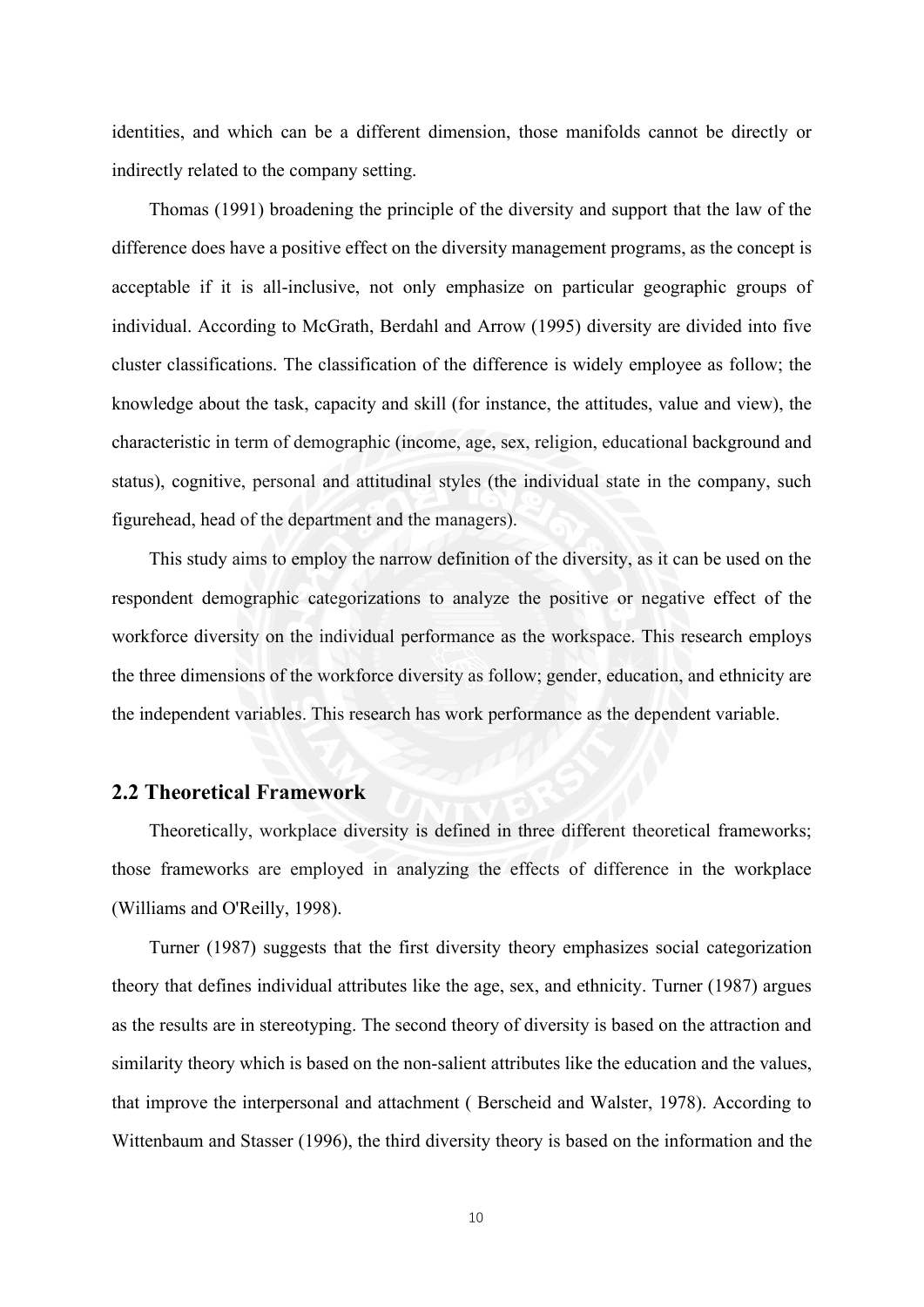decision-making theory that explore and analyze the positive or negative impact of distribution of the knowledge and expertise on the individual or team in work.

Michaela et al. (2003) suggest that these three theories lead the research to develop the different hypotheses development for the study, as the three methods are unique in nature and researcher found different in implies of all the three approaches in their research, for the hypotheses development. Further suggest that the social categorization and similarity theories lead to a prediction of adverse effect, for instance, the reduction of communication within the team in the company and do decrease the satisfaction and commitment level of the employees and aids in improving the labor turnovers.

It commonly agreed among the researcher and scholars that the third theory of the diversity of the information and decision making perspective does lead to a positive effect of the difference, as the diverse work groups are expected to get involved in the process the information, and the team members work together (Williams et al., 1998). The working closely together aids in a share of individual views and each view are different and this aids in improving the creativity and does increase the team performance.

The past researcher finding suggests that many factors exist in the workspace that can lead the conflict in the diversified workforce. According to Tsui, Egan and O'Reilly (1992) identifying the individual with distinct groups such as educational, an ethnic background may disrupt group dynamics. Shaw (1993) further stated that self-categorization theory that indicates, identification evoked more competition, disliking and distrust than compared with the categorization arises from the within the company.

Moreover, this research is based on the third theory that considers the attributes like age, gender, and ethnicity (Turner, 1987).

## <span id="page-14-0"></span>**2.3 The Conceptual Framework**

The conceptual framework of this research consists of three independent variables that are as follow; education, ethnicity and gender and individual performance are considered as the dependent variable.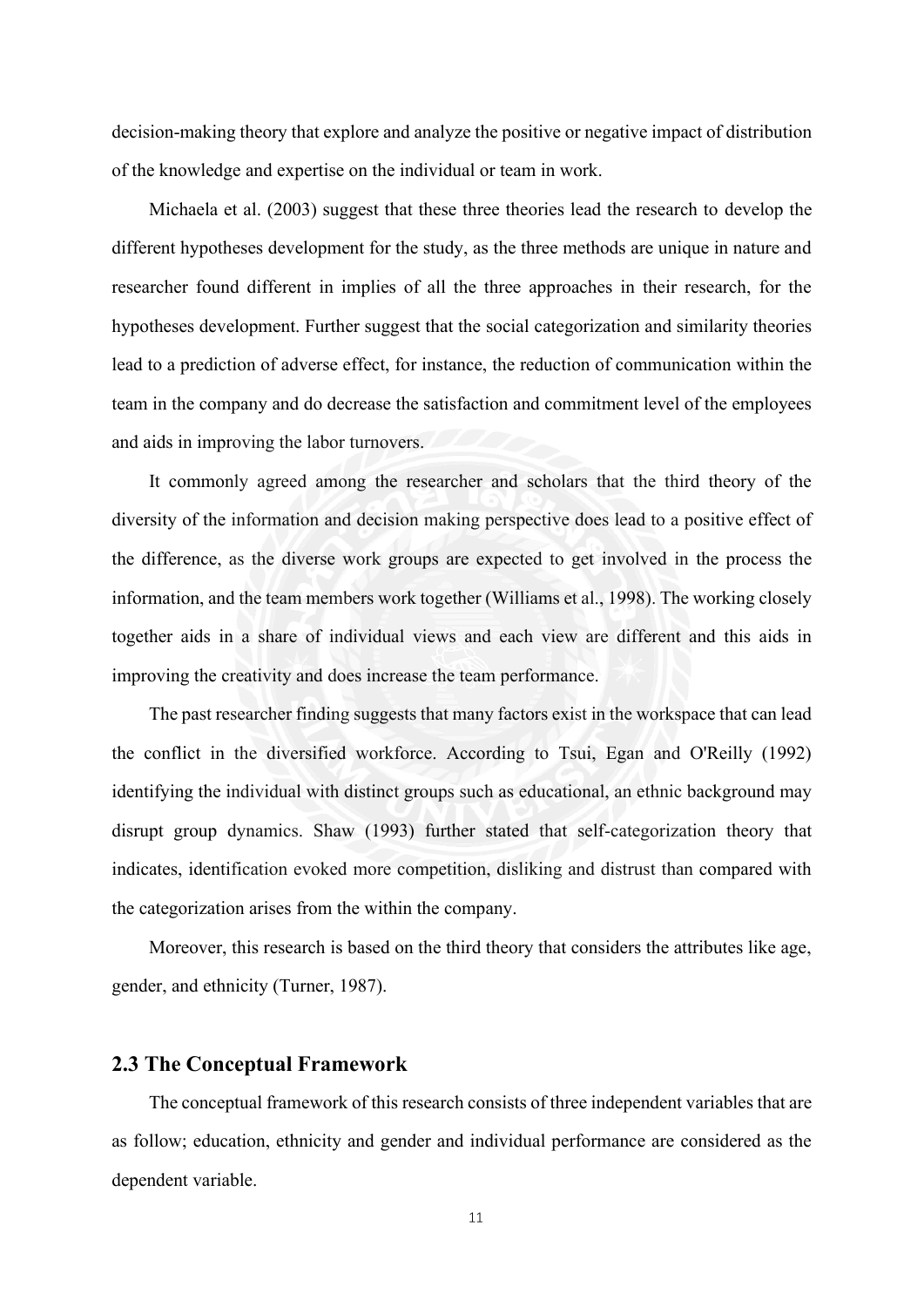The relationship between the independent and dependent variable(s) is present in figure 2.1, below — the line and the arrows present in the picture, aids in giving the direction to intendant variable to the dependent variable. Those arrows present and represent the relationship between the education, ethnicity, and gender to the performance.



Figure 2.1: The Conceptual research Framework

### <span id="page-15-0"></span>**2.3.1 Education Background and Work Performance**

All the workers are aging like other individuals, and due to this, the body undergoes age changes naturally. It is a common observation that in general, the shape of the person in the 70s is not as strong as the body of the person in his 30s. 70-year-olds have poorer eyesight than most 30-year-olds (Margrain & Boulton, 2005). On the contrary, most 70-year-olds have more experience from life and work than most 40-year-olds. During the entire span of work life, age changes, including both growth and decline, take place (Baltes  $\&$  Baltes 1990). The early phases of life involve more increase than decrease, with the reverse happening in the late stages of life, and perhaps also in the final stages of work life (Per Erik Solem, 2008). But there is no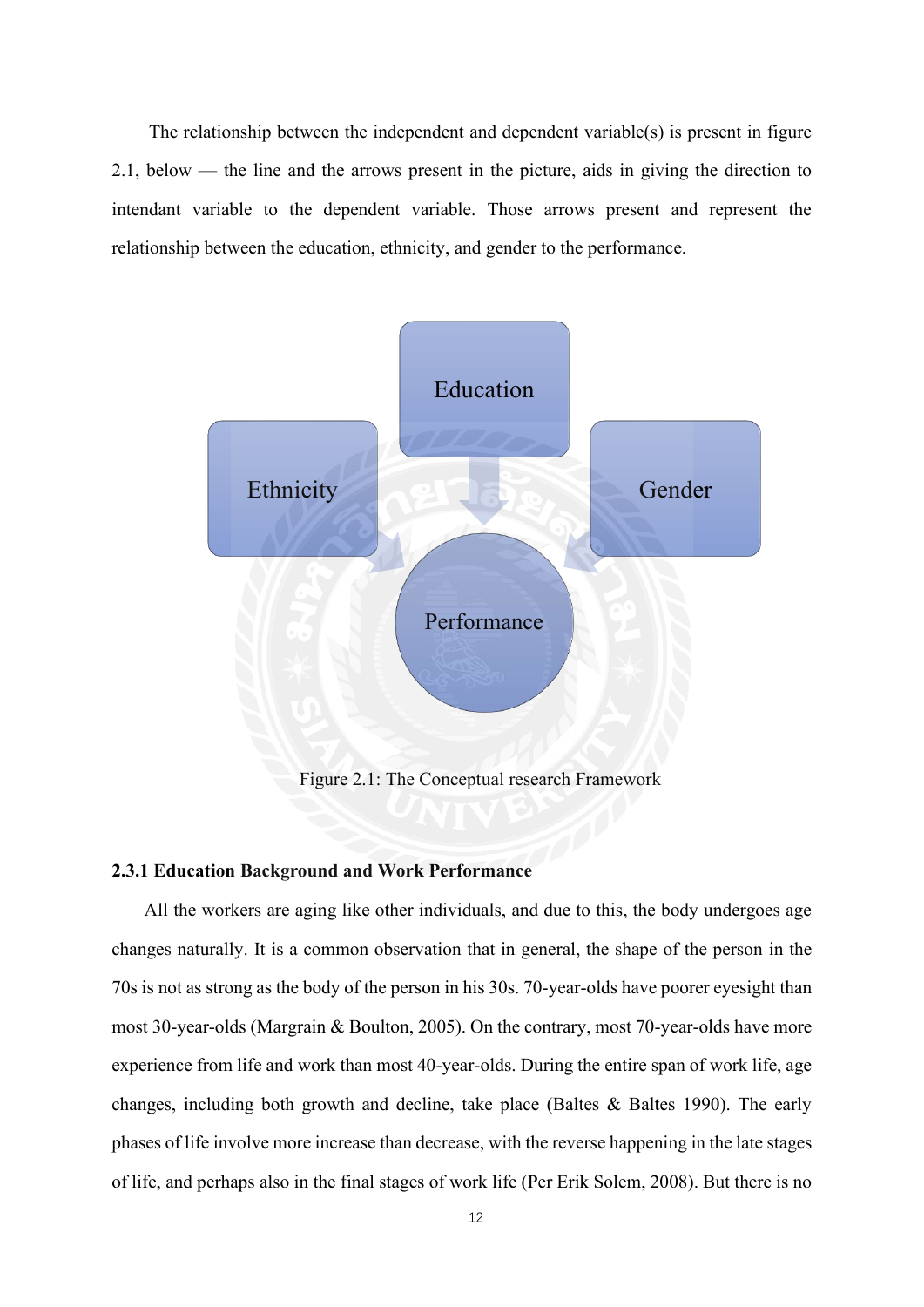clear-cut point at which decline exceeds growth, and some growth and opportunities for either improving or preserving abilities continue even up to the age of 90 (Schaie 1996).

Job performance is defined as the effectiveness of job behavior in real work settings (Warr, 1994). While some studies prove that the performance decreases with age, some other studies show that though workability seems to be falling with age, job performance is found to be more stable (Salthouse & Maurer 1996). This is because - most professions have no concise or straightforward way of measuring individual productivity or job performance (Gelderblom 2006) and this makes it difficult to establish the exact effects of age on job performance. Due to this - most reviewers of research conclude that in general job performance does not appear to decline with increasing age (Stagner 1985; Waldman & Aviolo 1986; McEvoy & Cascio 1989; Salthouse & Maurer 1996; Warr 1994, 1998; Czaja 2001). However, results are contradictory, and some Influence of Age and Gender on the Performance www.iosrjournals.org 98 reviewers conclude with a parabolic relationship showing initial increase, a period of stability and an eventual decrease towards the end of the career (Skirbekk 2004; Gelderblom 2006) or else a parabolic relationship only for low complexity jobs (Sturman 2003). But, the reviewers agree that the patterns of age changes in job performance vary according to job characteristics. If the position requires quick reactions or heavy physical work, age may be a disadvantage, even as early as the thirties (WHO, 1993). If experience or expertise could improve the performance of job-related tasks, age becomes an advantage throughout the work life (Warr, 1994). Some studies indicate that the performance decline starts earlier in physically strenuous jobs than in mentally demanding jobs (Ilmarinen 1999; Capanni et al. 2005). Some studies show that traders, young and old can each play a role in determining the success of a business based on sales. For example, the study of Heck et al. (1995) concluded that more the business owners" age better performance. Another survey by Orser and Foster (1992) produced the same results that a business owner of 40 years and older have a chance to earn more than those younger than 40 years old.

There are notable differences between men and women both physical and psychological too. Naturally, these differences might give rise to the way men and women function at their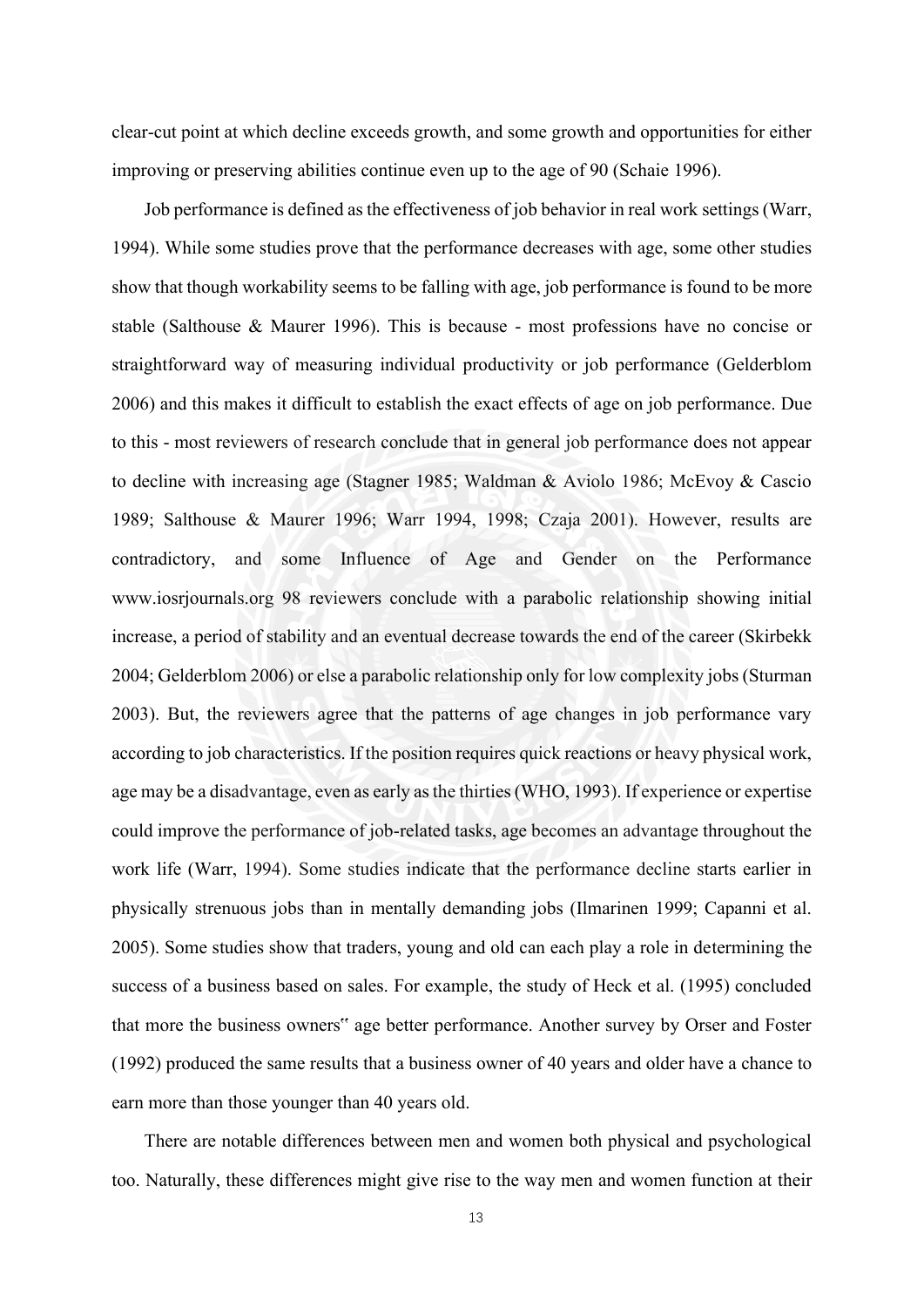work, for example, an average woman can"t work at the same efficiency level of an average man at labor works. The studies indicate that men and women are psychologically different (Golman, 1995). The modern management studies also predict that organizational performance of the employees depends on their emotional intelligence (Goalman, 1995). Some of the interesting studies on the performance of the employees based on gender differences are brought into light in this section. Although many studies have indicated that there are notable differences between the male and female employees (Brush, 1992), some have proved that there is no difference in the productivity of men and women (Ahl, 2002). The argument of the later is because the modern studies are with the view that a person"s gender (masculinity or femininity) is based on differences in social experiences (Bem, 1993; Korabik, 1999) and sex may not completely determine a person"s gender (Fischer et al., 1993).

Tracy and David (2011) suggest that companies often reject employing an individual who is experienced, train or education is judged to be inadequate. Tracy and David (2011) argued that the knowledge the individual educational background is critical to the employer, as the employer preference employing an individual with solid educational experience and employee know that they cannot find a job or perform particular without adequate education.

According to Daniel (2009), there are various types and levels of education that have different mobility rates. Daniel (2009) suggests that the occupations of the workers by their work experiences do matter, however, do not possess a certified tertiary paper may differ with the employees with and with a degree, that aid in stating the education level. According to his study that state that an employee will be more productive depending on the level of their education. Daniel concluded his investigation, by stating that the individual school is directly related to the companies productive, which mean the higher level of education the employees has the more productive of the individual.

According to Cohen and Levinthal (2000) the production, absorptive capacity of a company is very likely to improve with the variety in the knowledge and that variety in the culture is reflected on the educational level of the individual in the diverse team. Jehn and Bezrukvo (2004) suggest that the information in the diversity, such as the functional areas and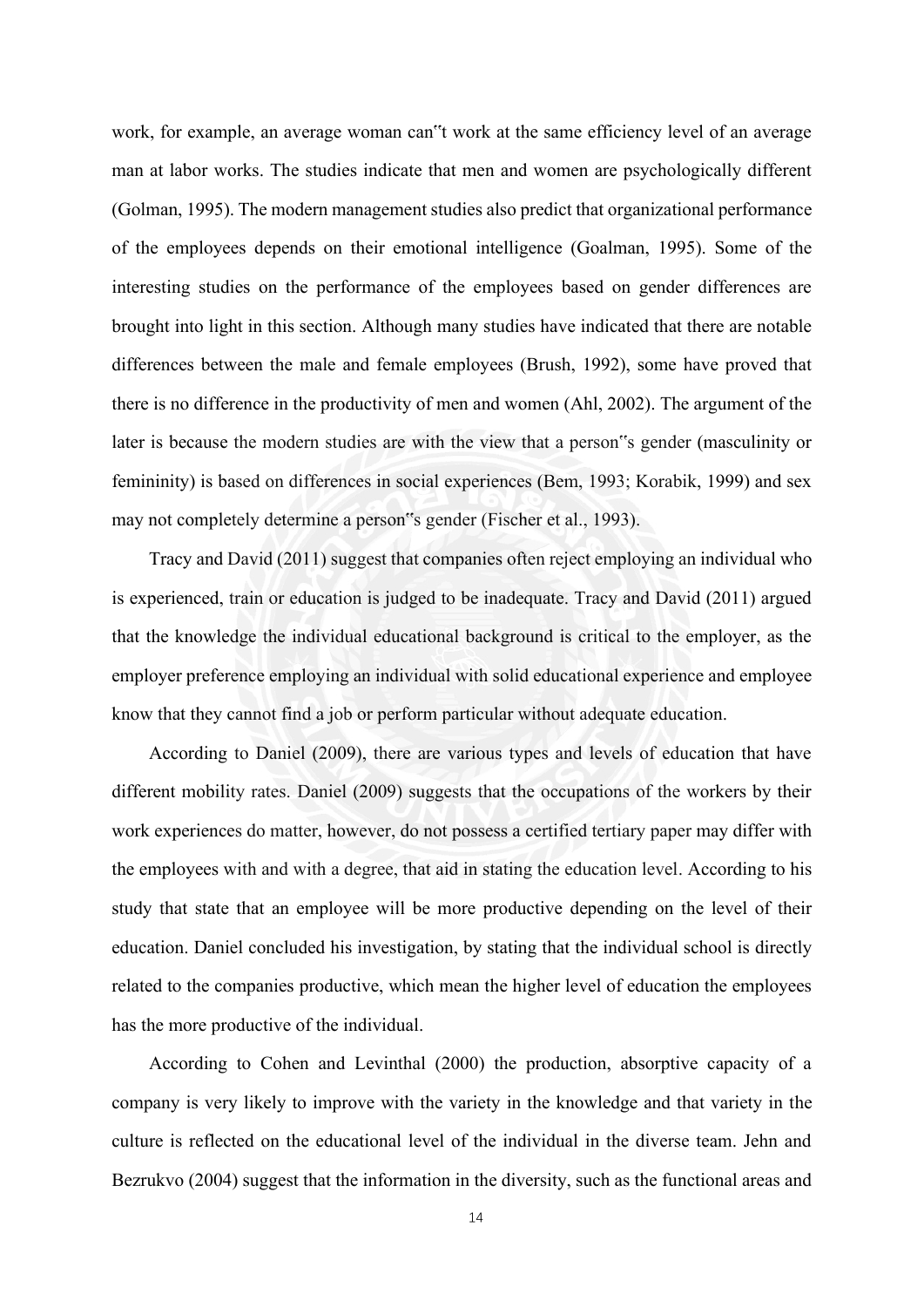education is positively related to actual workgroup performance. However, Cohen and Levinthal (2000) observed that educational background could also result in the negatively affect the team performance and does result in the social integration in the team.

Horwitz (2005) further stated that heterogeneity in the educational background (level) is associated with an employee leaving intention (turnover intention). According to Jehn, Northcraft, and Neale (1999), the broader gap among the employee educational level does lead to debates between the teams. The educational diversity does create an environment where adverse decisions are made by top management teams (Knight et al., 2009). The difference in the tutorial levels in the teams does lead to conflict between the team's member and increase the level of discomfort among the groups.

Moreover, the individual who poorly educated is likely suffered for internal complexity that can affect their work performance. Those employees are very likely to develop the feeling of being inferior, and the employee ends up feeling insure and does lose their confidant. The lack in the confident will affect their work performances and will generate a negative relationship among the employee of the same team; the employee will leave the job or start the rebellious against the companies.

### <span id="page-18-0"></span>**2.3.2 Ethnicity and Work Performance**

Makokolo (2005) consider the ethnic group as the tribalistic groups, as the ethnic group has the sense of common historical origins and does base on developing the common sense in the diversity teams. Pitts (2010) suggests that, as companies become more diverse along with the ethnic lines, the companies tend to pay more attention to how the diverse group interacts with one another at the workplace. According to Opstal (2009), ethnic diversity does provide the companies with some advantage and disadvantage. Jackson et al. (2004) define the racial diversity disadvantages in the form of communication problems and another cultural conflict. As the leader, managers tend to ignore the clashes caused by ethnicity, those clashes can be converted into personal and emotional battle in future and will affect the firm's culture, own morale and open reduction in the firm's overall performance. Kilgai (2006) further stated that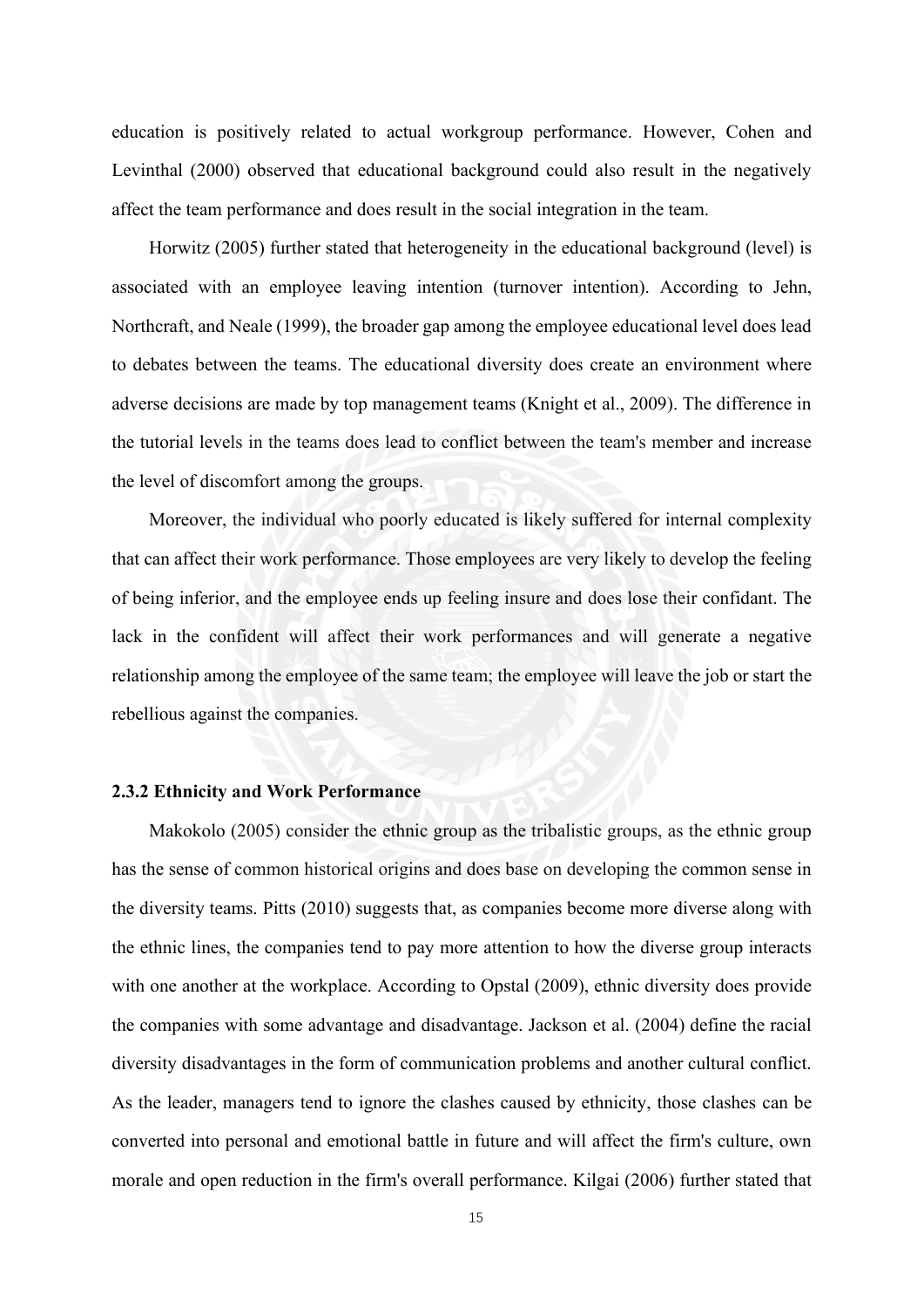conflict arising from the ethnicity does affect the performance, quality of output and affect the substantial profit. According to Benschop (2001), discrimination is the most significant disadvantage of ethnic diversity. Dahlin, Weingart, and Hinds (2005) agreed with other studies and stated the higher the level, ethnicity, the more ethical issues in the firm and do create conflict due to social categorizations.

Zgourides, Johnson and Watson (2002) suggest that the difference in cultural characteristic does benefit the firm, as the ethnicity does aids the firm to have a different view based on the ethnically different views for team problem solving and this aid in improving the team performance and the team performance has a positive relationship with company performance. The organization is benefited from the ethnic diversity group as it aids in enhancing creativity and innovation ( Opstal, 2009). According to Van Knippenbery, De Dreu and Homan (2004), the ethnicity does provide with the large pool of the resource to the company such as the abilities of the individual and different knowledge. Jackson et al. (2004) support the views of other studies and suggest that ethnic diversity does result in better solving problems.

The managing the diversity in the workplace is essential, as the well leads the diverse team in the organization benefits the organization in many unique manners and also aids in reducing the conflicts and reduces the disadvantage of the ethnic diversity ( Van Esbroek and Van Engen, 2008). Timmermans, Ostergaard, and Kristinnsson (2011) suggest that ethnicity can be positive towards performance since it broadens the viewpoints in the company.

### <span id="page-19-0"></span>**2.3.3 Gender and Work Performance**

The gender defines particular characters of the individual, and that character of an individual is feminist or masculinity (Connell, 2002). The past research and study support the argument that gender diversity has a positive relationship with the individual or company performance. McMillan-Capehart (2003), employed the resource-based view of the organization to argue that gender diversity at the organizational levels, this aids in providing the firm with competitive edges. Leonard et al. (2003) suggest the implying the gender-based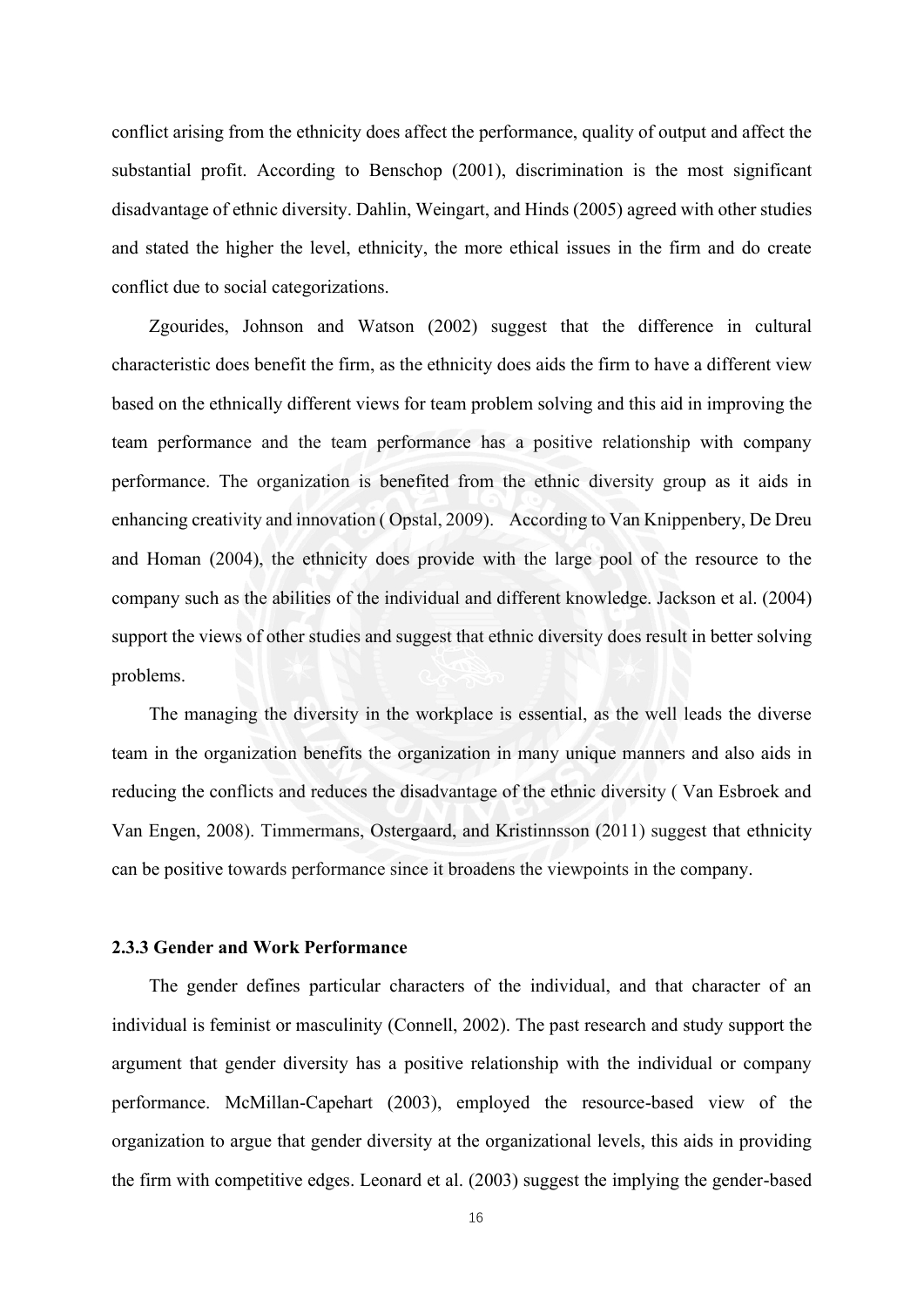inequities in the firm are critical and this implement is often by justified by stereotypes that the male employee's performance better than the females employees, male are more key in improving their status in the firm which pushes male employees to work harder. Therefore, the organizations preference hiring the male employees compared with a female worker.

### <span id="page-20-0"></span>**2.3.4 Performance of the Employee**

According to Cascio (2000), the work performed is considered in the manner the work is done at the organization, how effectively the work performance and judging the worker effectiveness. Rue and Byars (2003) further stated that is how well the employee has fulfilled the required job. According to Smith the good workforce diversity practice in the area of human resources are believed to enhance the individual and firm performance. Cornelius (1999) further suggest the effective performance can a core element in determinant the business achievement, this achievement is correlated with the business objective and also maximizes the contribution of employees.

Schuler (1992), suggest the human resource should make the performance appraisal system as their core objective, the appraisal system should be relevant to the job and the firm, the system must be equal and fair to all the employees.

# <span id="page-20-1"></span>**2.4 Empirical Literature Review**

This part of the research present the result of other studies (four types of research) and that researcher were conducted on four organizations; Kenya Ports Authority (KPA), Malaysia Airline, the Banking sector in Kenya and Egyptian Pharmaceutical Industry. Those researches were conducted by Ngao and Mwangi (2013); Eugene et al. (2011) and Munjuri and Maina (2013). Thus studies present the effect of a diverse workforce on the individual work performance and results of the research in the organization mentioned above.

### <span id="page-20-2"></span>**2.4.1 Kenya Ports Authority (KPA)**

The KPA is own state corporation, and the KPA is reasonable for managing the Port of Mombasa and other ports along the country coastline and Kisumu. The KPA employees over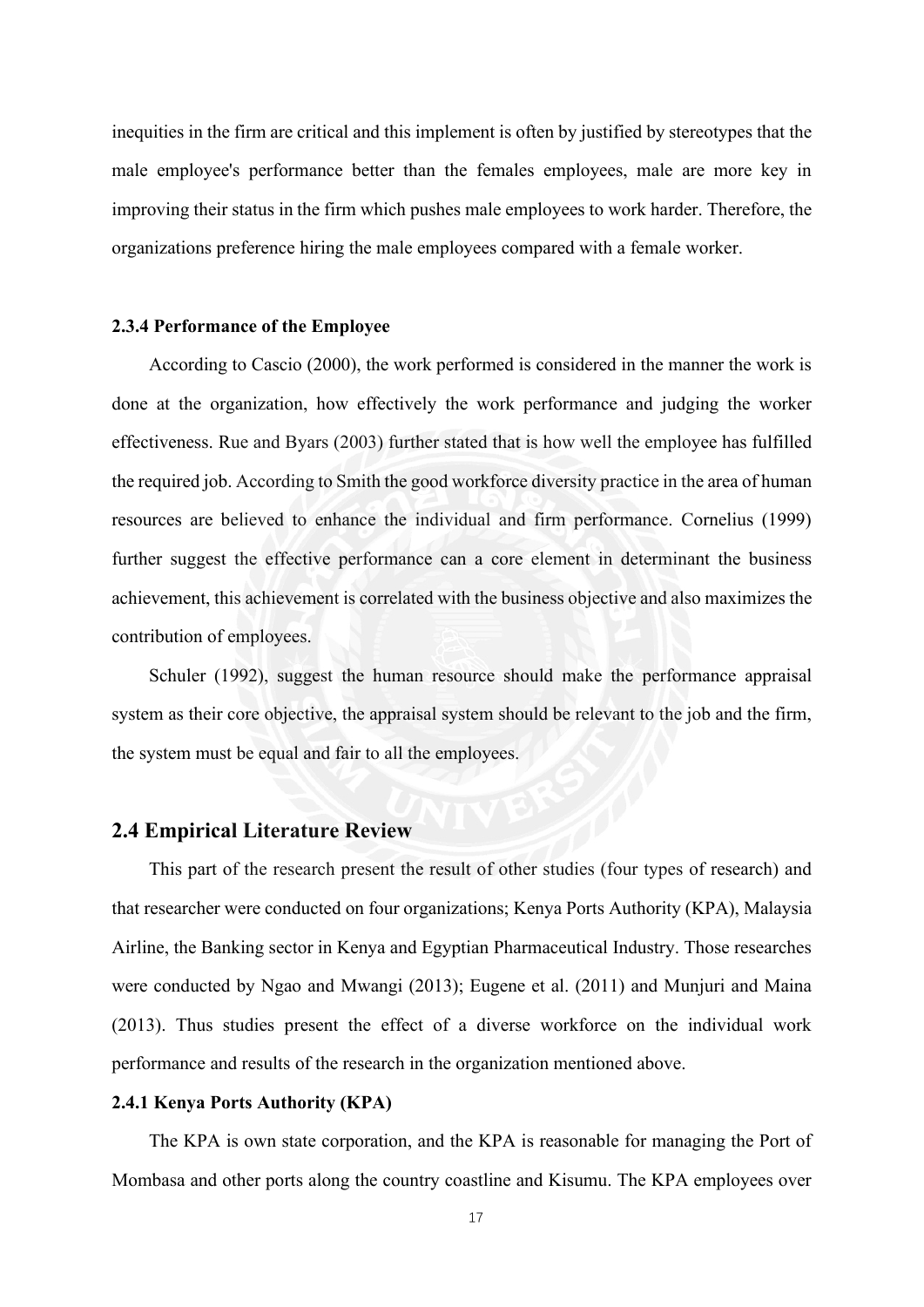5000 employees and employees represent different ethnic background, and their recruitment manner reflects the diversity principle.

#### <span id="page-21-0"></span>**2.4.2 Malaysia Airline**

The Malaysia Airline began its operation in 1947 and the organization employee about 20,000 employees ( Eugene et al., 2011), 43 % of the workforce is Malay, 14 % employees are Chinese, 39 % of the employees are Indians and remain present different ethnic workforce. The gender distribution consists of 49.7 % male and 50.3% female (Eugene et al., 2011).

#### <span id="page-21-1"></span>**2.4.3 Banking sector in Kenya**

In 1986 the commercial banking began in Kenya, and in 2010 the Kenya Commercial bank group was the most significant financial service in the nation with an asset value of US\$3.5 billion. It had the most extensive network of banking outlets and had over 200 branches in the country (Tanzania and Uganda Talk, 2012). The research was carried on the Kenya commercial service by Munjuri et al. (2012), and the target population was 4,000 employees working in diversity environment.

### <span id="page-21-2"></span>**2.4.4 Egyptian Pharmaceutical Industry**

This industry is considering as the oldest strategic sectors in the nation and was found in 1939 and currently employees 39,500 employees, who work in the mixed culture, diverse teams (Espicom Business Intelligence, 2011).

#### <span id="page-21-3"></span>**2.4.5 The Effects of Ethnicity on Employee Performance**

Eugene et al., (2011) researched Malaysia Airlines, the finding of the study suggest a relationship between the ethnicity team and the employee performance. The result also states the teams of employees who were ethnically diverse poorly performed compared to similar organizations. They also suggest that the individual in the homogeneous group tend to remain silent, avoid conflict, and present the same ethical background, therefore it reducing the risk of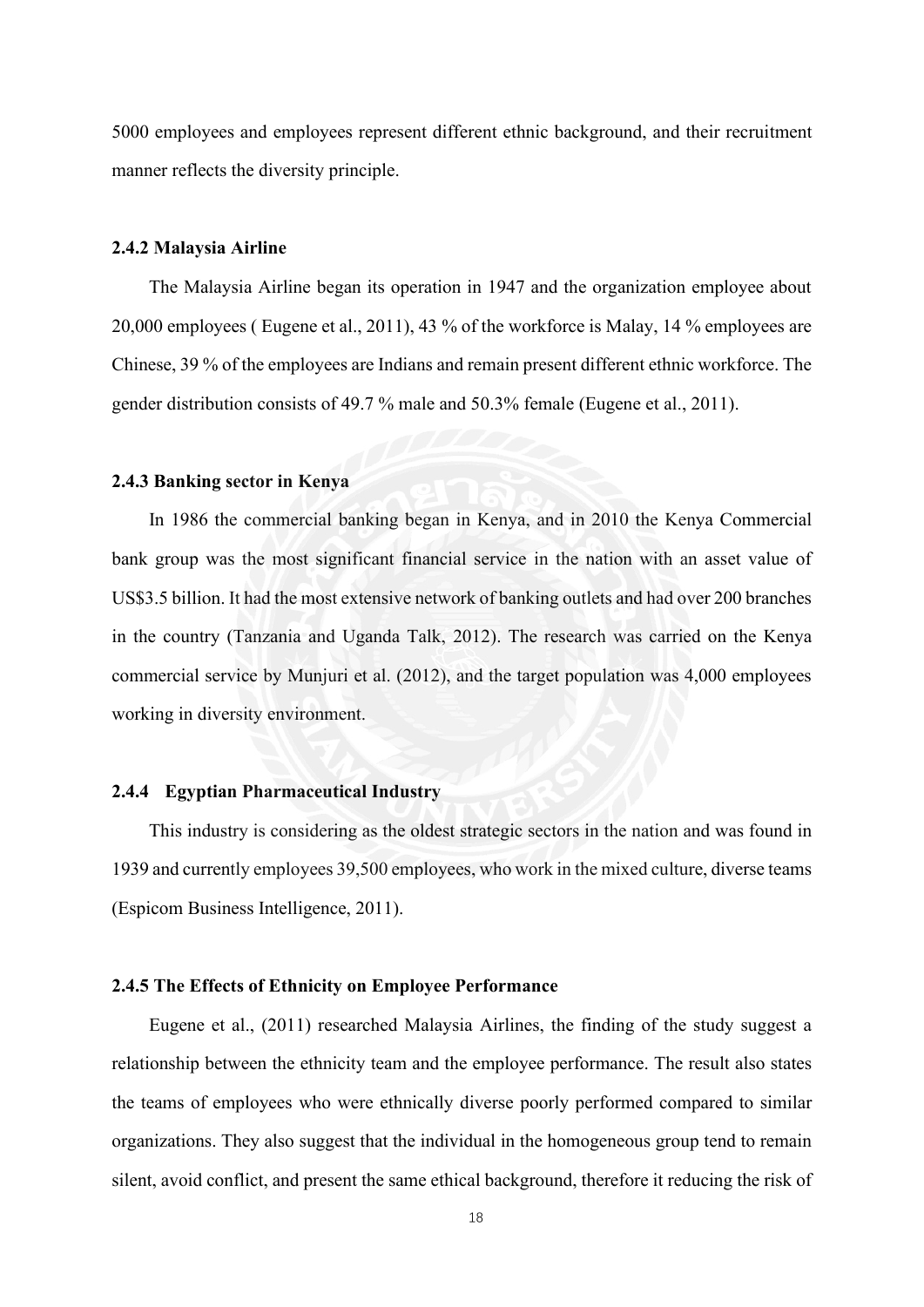conflict or clashes. However, the independent organization although generate a lot of ideas but create a problem due to the conflict of interest.

### <span id="page-22-0"></span>**2.4.6 The Effects of Gender on Employee Performance**

Eugene et al., (2011) researched Malaysia Airlines, the finding of the study suggest a relationship between employee gender and employee performance. Their research finding demonstrates a positive correlation between the gender of the employee and the work performance. Elsaid et al. (2012) support the conclusion of Eugene et al., (2011) and the case study in Egyptian Pharmaceutical Industry suggest that the high employee performance relates positively with the gender variable.

The research by Munjuri et al. (2012) in Kenya on the bank sector revealed that the banking industry has a strategy in favor of the gender groups and provide equal employment opportunities. The various tests of the development hypotheses showed a significant level of association among the individual performance and the mean of productivity levels in the bank workforce when categorized by gender.

The research by Ngao et al. (2013) in KPA suggests that the gender, significantly impacted on the company performance and success.

#### <span id="page-22-1"></span>**2.4.7 The Effect of Education background on Employee Performance**

Eugene et al., (2011) researched Malaysia Airlines, the finding of the study suggests a positive relationship between employee education and employee performance. The school is categories in many different types, or a more balance in education types for an organization possesses the higher the likelihood of having innovation.

The research finding by the Munjuri el al. (2012) in the Banking sector in Kenya suggests the variety in the educational level and the types of education the individual has does improve the creation of the firms. Also the higher educated employees likely to perform better and improve the organizational performance.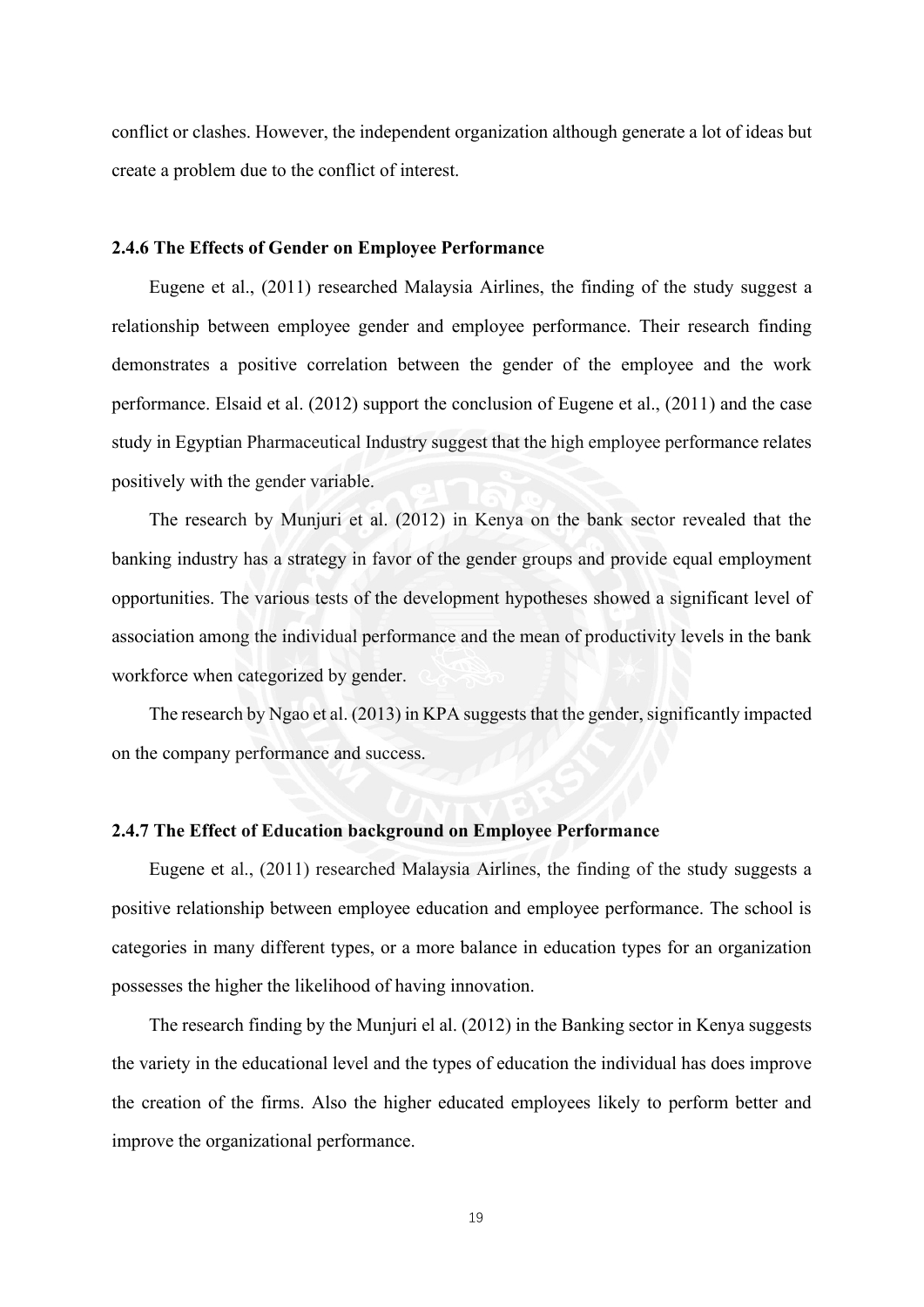The Study on Egyptian Pharmaceutical Industry by Elsai et al. (2012) suggest that the educational background was significant in explaining the employee performance when the employee with the different educational level background or levels work together in one team. Those with higher education tended to perform better.

# <span id="page-23-0"></span>**2.5 A Critique of Existing Literature Related to the Research**

In the  $21<sup>st</sup>$  century, the workforce is the primary concern for the businesses. In the modern age, the organization is required to recognize and manage the workforce diversity effectively. Moreover, there are many critical views when considering workforce diversity. To make the workforce diversity work effectively and the essential points need to manage to correctly.

### <span id="page-23-1"></span>**2.5.1 Ethnic Diversity Problems**

According to Eugene et al. (2011) study, ethnicity diversity does create a problem in the sense that it affects the individual performance in both manners negative and positive way. Oyserma (2013) suggest the social identity theory, social categorization theory, and similarattraction paradigm predict that ethnic diversity holds negative consequences for the company. They concluded that racial diversity in the workplace and work team does lead to psychological processes such as the liking in the group, attraction, and favoritism in the group. Moreover, the mental processes do affect the individual behavior in such a way that the favored employee belonged in their own ethnic in-group over employees belonging to the different ethnic group. The finding does lead to some adverse outcomes such as less cooperation, less communication, and more conflicts and less cohesiveness.

#### <span id="page-23-2"></span>**2.5.2 Gender Diversity Problems**

In the third world and the middle east the cultural belief in male domination, many similar organizations prefer to hire a male worker over the female worker, as they believe existed in the workplace that male performance better than the female workers (Leonard et al., 2003).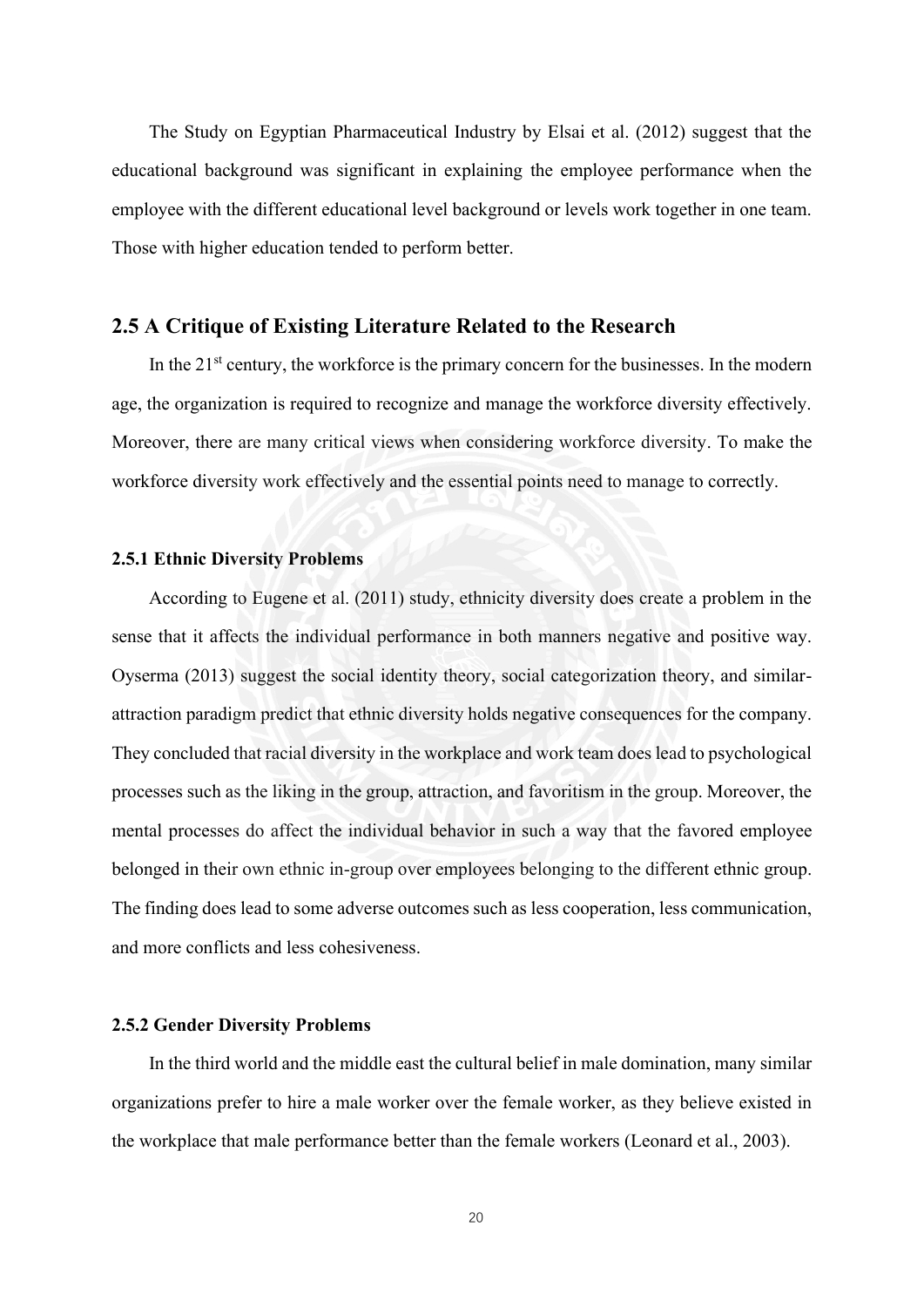The research on Malaysia Airline showed that the gender affects the employee performance although it was not in best interest of the organization to get aware of it. The employee was not conscious of their gender identity. The target set for all the employees was the same, and the individual must meet that set target by the organization. The other studies on Egyptian Pharmaceutical Industry indicate the same as the Malaya's Airline.

### <span id="page-24-0"></span>**2.5.3 Educational Background Diversity Problems**

The survey by Slaughter, Feldman, and Thomas (2009) show the job level moderates the relationship between educational level and the dimensions of job performance. The relationship bonding is stronger when it's the managerial jobs compared to low when it non-managerial jobs. Based on similar reasoning, it is expected that the relationships between education and job performance will be stronger for individuals in higher complexity jobs.

### <span id="page-24-1"></span>**2.6 Summary**

<span id="page-24-2"></span>For the many literature and academic text is concluded that workforce diversity is a controversial, complicated and indeed a political phenomenon (Janssens et al.,2003). Michael et al. (2003) suggest that there is always an interaction of the dimension of diversity and moreover a narrow approach to the research of variety would be failing to recognize these interactions and how they can influence and the final results.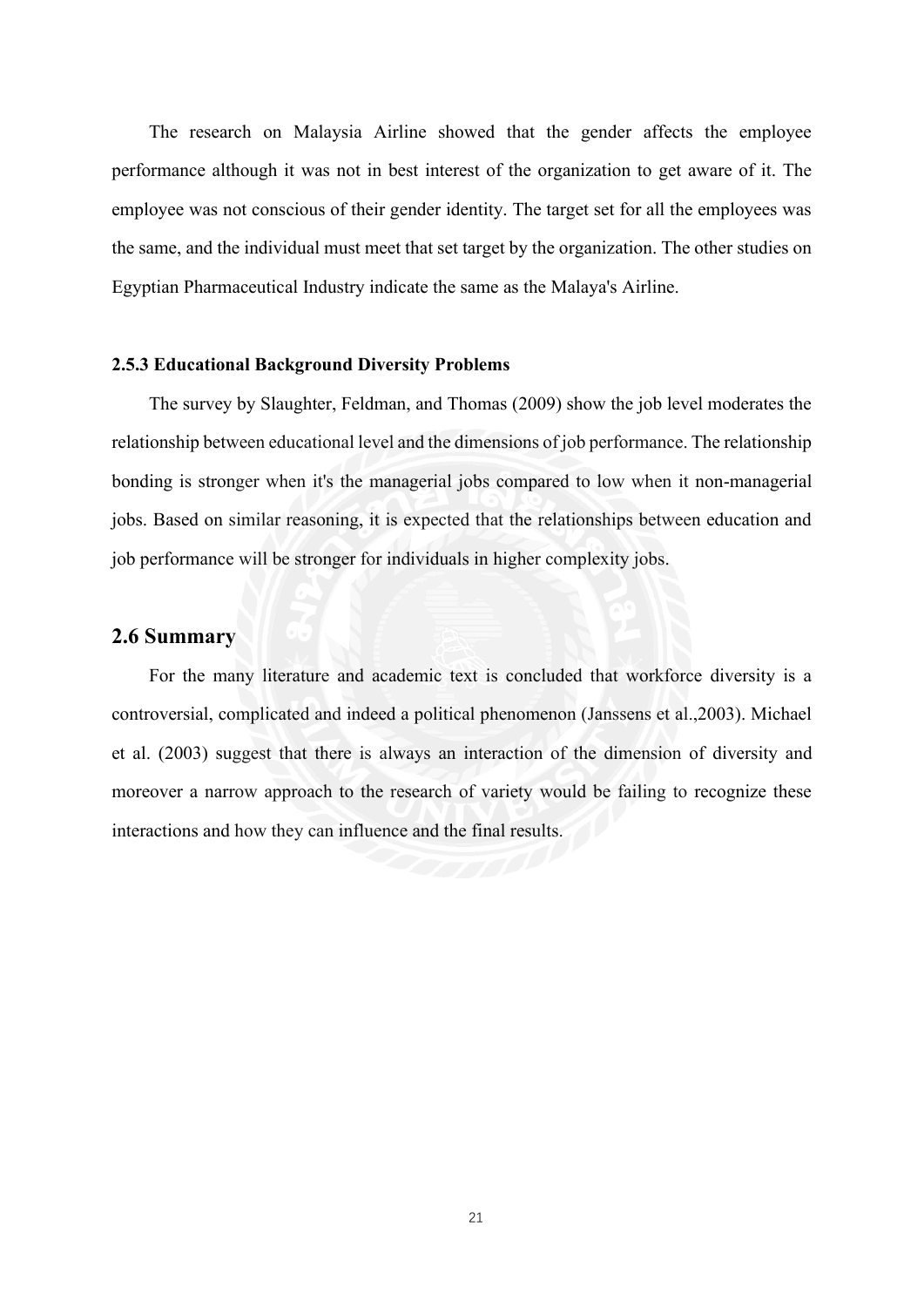# **CHAPTER 3 RESEARCH METHODOLOGY**

### <span id="page-25-0"></span>**3.1 Introduction**

In the section, the researcher outlined the method of research that provides the guidance for implementation of the study towards the realization of the research objective. This chapter explains the background of this study from the methodological point of view. The section will cover the following; research design, population, sample technique, instruments, sampling frame, same size, the data collection procedures, and data processing.

### <span id="page-25-1"></span>**3.2 Quantitative Analysis**

According to Ose and Onen (2008), the research design is the overall plan or the strategy for conducting and carrying out the research. The research design or selection of the research design depends on the research nature. As this research is quantitative, as the resulting deal with numerical data, the research preferred quantitative method. (Denzin and Lincoln, 2000 & Holme and Solvang, 1996).

This research emphasizes examining and investigating the factors of workforce diversity toward the individual's performance in the firm. The researcher employs the questionnaire as a tool to explore the elements of difference concerning work performed. This study examined the sample that represents the whole population and aid in-depth and rich description and analyzing of the collected data. The research employs the graphic design, as the model uses the questionnaires and gives the numeric data. As the researcher intends to analyze the relationship between the factor and approach is most appropriate to collect the data, as the digital data received from the employees in the Silom area, who are working in mix-diverse teams.

# <span id="page-25-2"></span>**3.3 Target Population**

The target population defined as the entire group of individual, event and object that share the common characteristics ( Mugenda and Mugenda, 2003).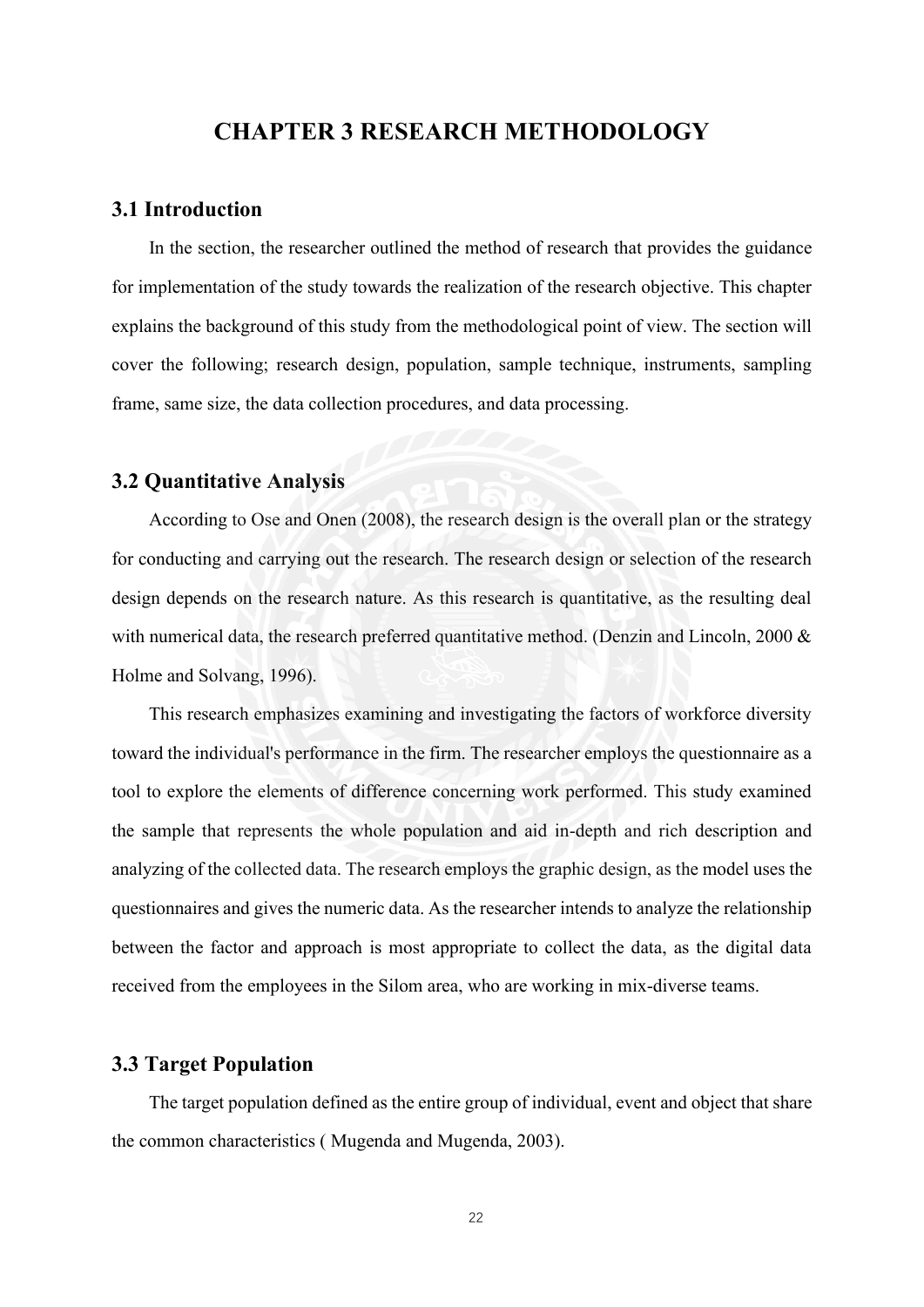According to Kothare (2004), the population refers to the entire group of the individual, objectives, and items from which the researcher tends exact the information.

This research target population is an employee who is working in diversity workforce, in the Silom area, Bangkok, Thailand. The researcher selects that area, as the area is rich with foreign and does employees more significant number of foreign workers. Due to the limitation in the time and budget, the research defines its target population as in 1,193 employees of the diversity teams. The analysis depends on collecting the 50% respondent's males and 50% respondent's females.

# <span id="page-26-0"></span>**3.4 Sampling Technique**

The sampling is the process employ by the report to gather information from the people or gather information about the people, place or things that are related to the study (Orodho, 2009). It is the process of selecting some individual or objects from the target population such as the deciding the group that contains specific characteristic which is found in the entire group. This research uses the random sampling technique to collect the data and alone with this employees the quota sampling.

# <span id="page-26-1"></span>**3.5 Sample Size**

The researcher employs the Yamane (2009) formula to calculate the sample size for this study:

$$
\left(n = N/(1 + N(e^2))\right)
$$

Where then present the sample size, N shows the target population of the research and  $e<sup>2</sup>$ present the level of precision  $(+ or - %5 or the 95% confidence level)$ .

The sample size calculates method for this study as follows;

 $N = 1193/(1 + 1193(0.05^2))$ , therefore the n=299.560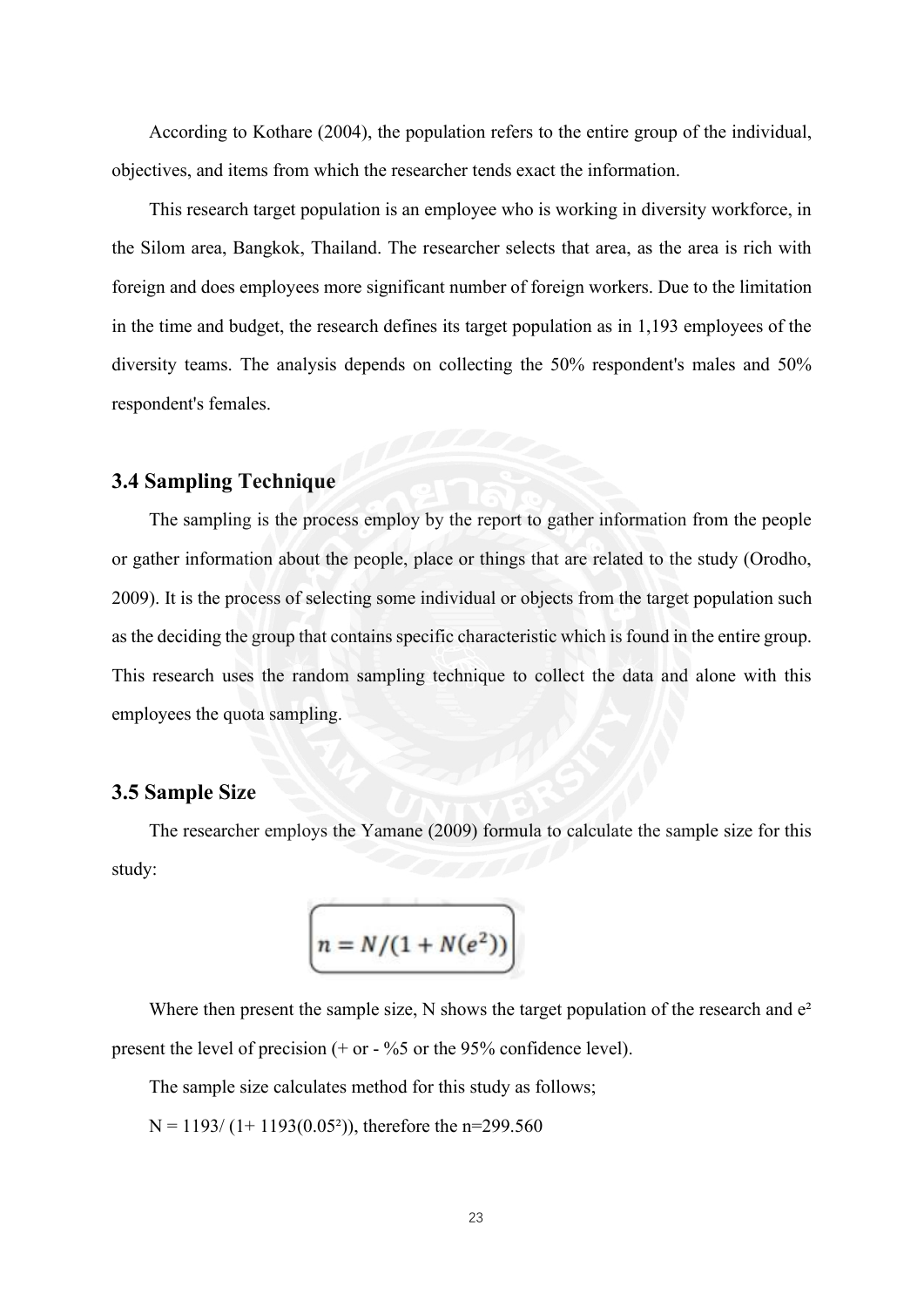Hence, the research takes 300 respondents as the sample size for this research. Which means that respondents will distribute 150 questionnaires to male and 150 questionnaires to female.

### <span id="page-27-0"></span>**3.6 Instruments**

This research uses the questionnaires as the core instrument for carrying out the research. The research divided the questionnaire two parts. The first part gathers information about the respondent demographics and second part emphasizes collecting the data on that state the relationship between the dependent and independent variable(s). The questionnaire is employed in this study for the following reason; it enabled the respondents to express themselves more clearly and freely, it enabled the responses to is gathered in a standardized way; save time by giving the respondent scale question or the closed end question to select the answers. The research uses the Likert 5 point scales to measure the impact of factors on the performance. Where the five mean strongly agree, four present agree to earn natural, two mean disagree and one meaning strongly disagree.

# <span id="page-27-1"></span>**3.7 The Data Collecting**

The research uses both primary and secondary research for gathering the data as the secondary research is used to construct the conceptual framework and find the supporting literature to support the research. Primary research is used to collect the primary data directly from the respondents through using of the questionnaires. The questionnaire is distributed on the BTS station near Silom. The researcher distributes the questionnaire during the lunchtime (12.00 to 14. 00) of the office and in the evening time as well (17.00 to 19.00).

## <span id="page-27-2"></span>**3.8 Analysis of the Collected Data**

After the questionnaires were received, the data were described they analyze and present in the tables and graph form. The research uses the SPSS ( Software Package for Social Science). The variables used in this research served as key points for the researcher to find out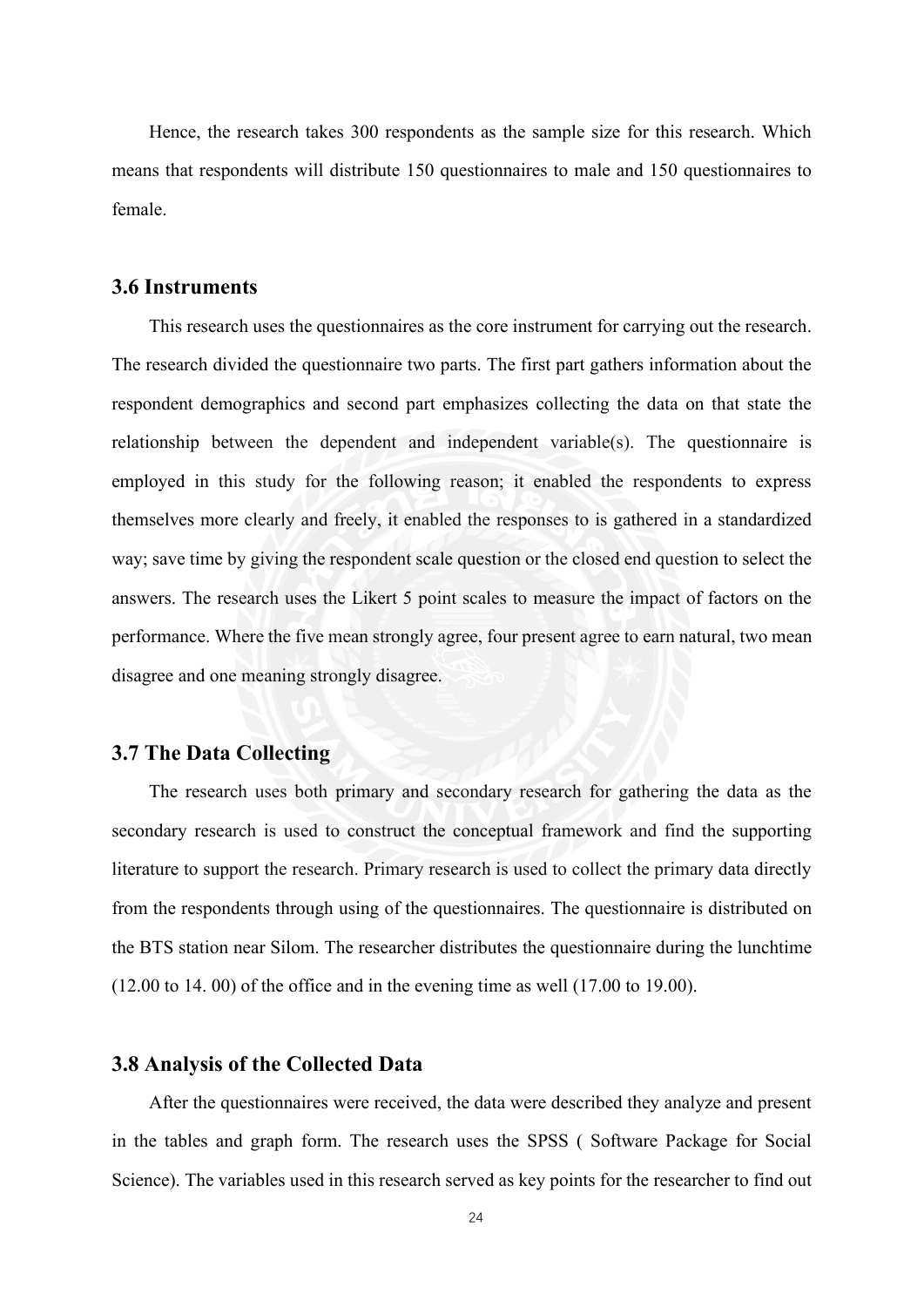if the objectives of the research were tenable. Means and standard deviation, and correlation score are used to determine the relationship between the independent variables and a dependent variable.

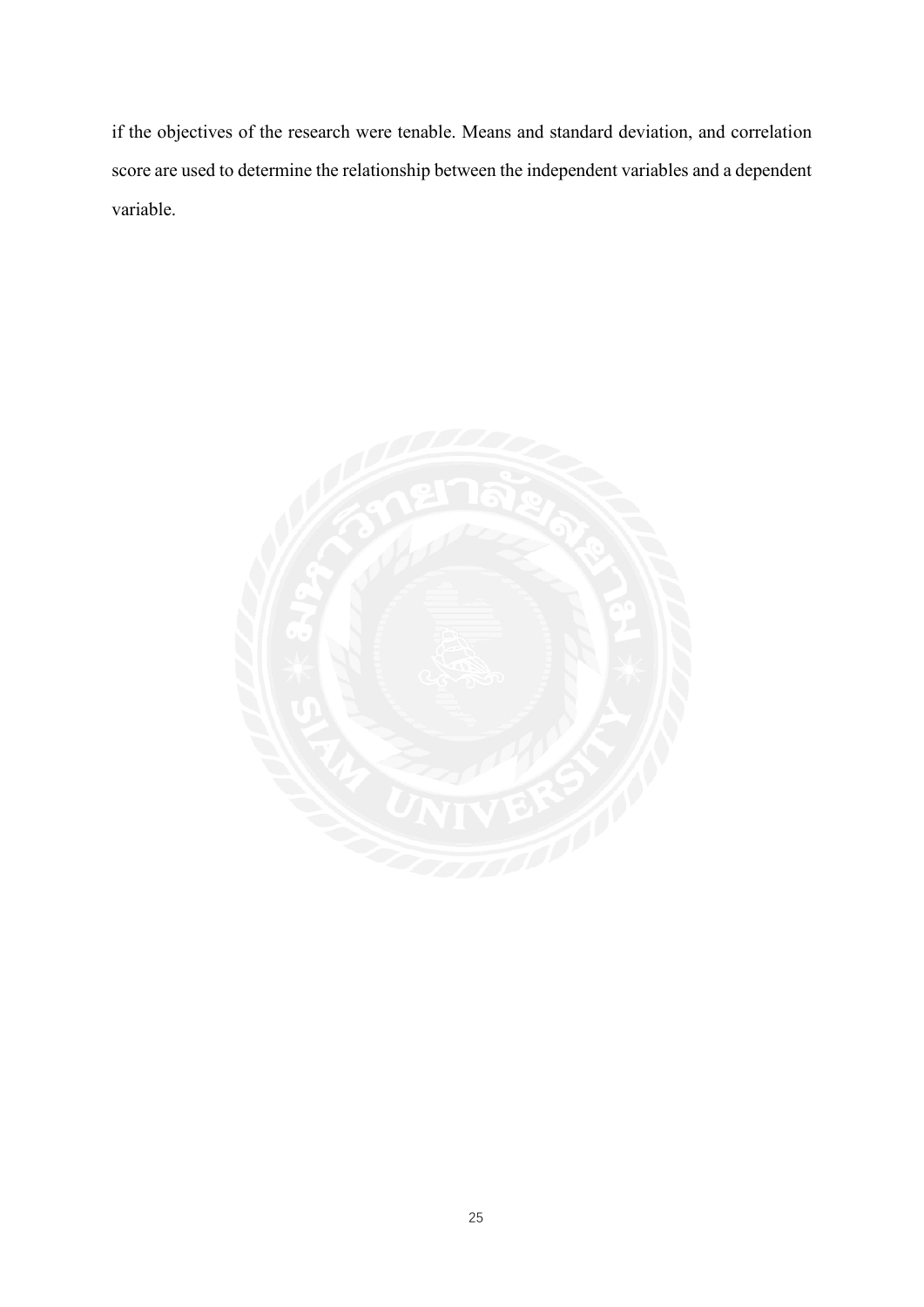# **CHAPTER 4 DATA ANALYSIS**

### <span id="page-29-1"></span><span id="page-29-0"></span>**4.1 Introduction**

This section of the study reviews the results of primary collected by presenting the pattern of effect and analysis of results relevant to the research objective and questions. This chapter consists of five parts, the parts give the questionnaire response rate, the demographic information, measuring the mean value and different in the mean among the respondent and conducting the correlation score and summary.

### <span id="page-29-2"></span>**4.2 The Response Rate**

The researcher, distributed 300 questionnaires to the respondent, at which 271 surveys were completed the core reasons for the respondent not to replace the 29 questionnaires. First, the person was too busy to complete the studies, not interested and in a hurry left some of the section unanswered. However, in the researcher's view, 90% of the response was adequate for reliable findings. It is more than the limits advocated by Cooper (2003) for research reliability.

# <span id="page-29-3"></span>**4.3 The Demographic Information**

This section consists of the background information of the respondents. The respondents select their gender, age, education and years of service in the organization.

### <span id="page-29-4"></span>**4.3.1 Respondent Gender**

| Table 4.1. Gender Distribution |  |
|--------------------------------|--|
|--------------------------------|--|

| Gender | N <sub>0</sub> | Percentage |
|--------|----------------|------------|
|        |                |            |
|        |                |            |
| Male   | 130            | 47.97%     |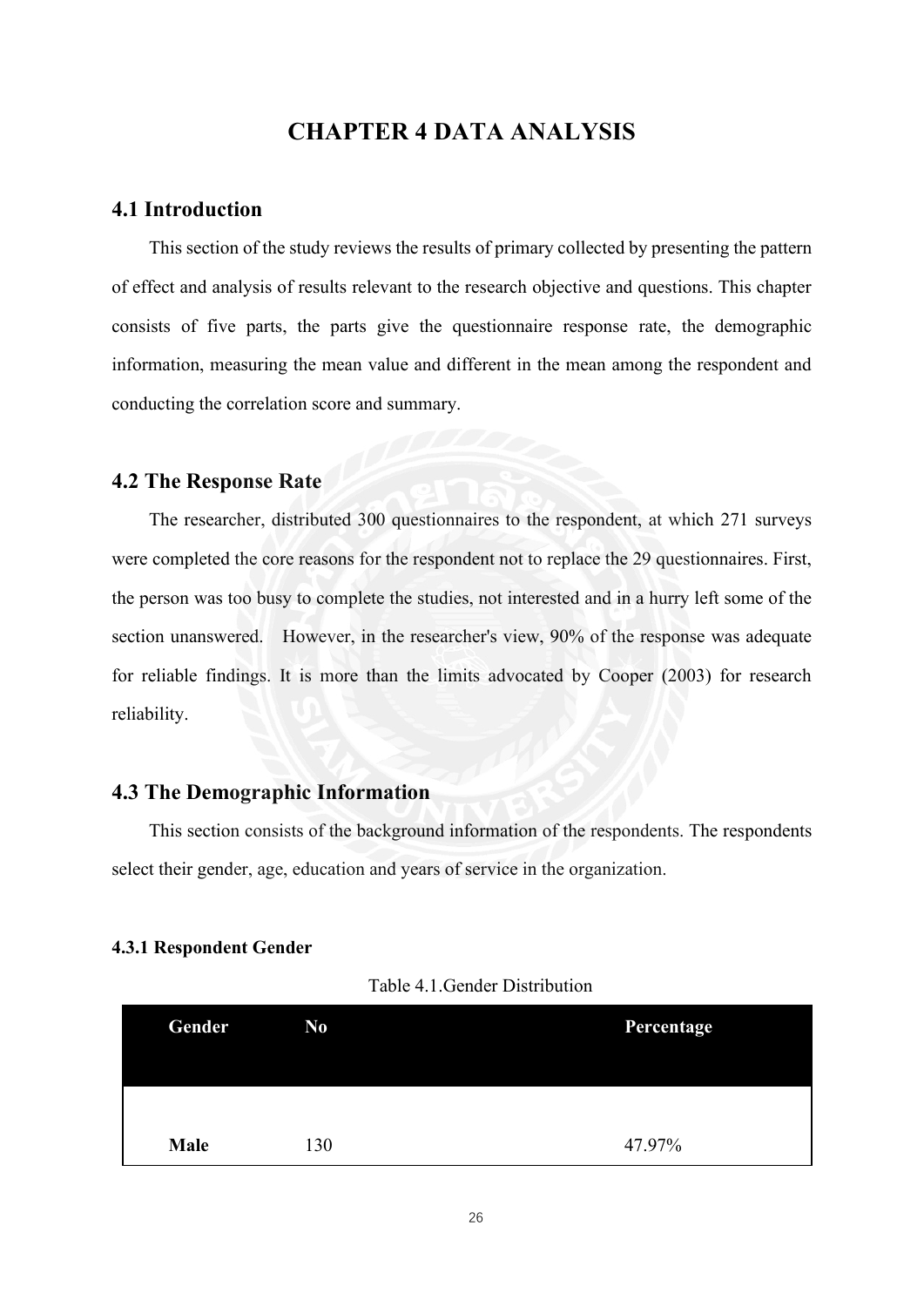| Female       | 141 | 52.03% |
|--------------|-----|--------|
|              |     |        |
| <b>Total</b> | 271 | 100%   |

Table 4.1 presents the gender distributions of the respondents. As the research divided and evening distributed the survey to male and female, it finds the 141 female respondents out 150 female respondents had return the questionnaire. However, 20 male respondents do not complete or return the questionnaires. Therefore, the researchers conduct the analyzing from 271 comprehensive surveys. Out of which 141 female respondents have total the reviews, which count for 52.03% and 130 male respondent has complete the studies which count for 49.97%.

# <span id="page-30-0"></span>**4.3.2 The Age of the Respondents**

| <b>Age Group</b> | <b>No of Respondents</b> | Percentage |  |
|------------------|--------------------------|------------|--|
|                  |                          |            |  |
| 18-25            | 13                       | 4.79%      |  |
|                  |                          |            |  |
| $26 - 30$        | 87                       | 32.10%     |  |
|                  |                          |            |  |
|                  |                          |            |  |
| $31 - 35$        | 91                       | 33.57%     |  |
|                  |                          |            |  |
| $35 - 40$        | 46                       | 16.97%     |  |
|                  |                          |            |  |
| 40 above         | 34                       | 12.54%     |  |

| Table 4.2. The Age Group of the Respondents. |  |  |  |
|----------------------------------------------|--|--|--|
|                                              |  |  |  |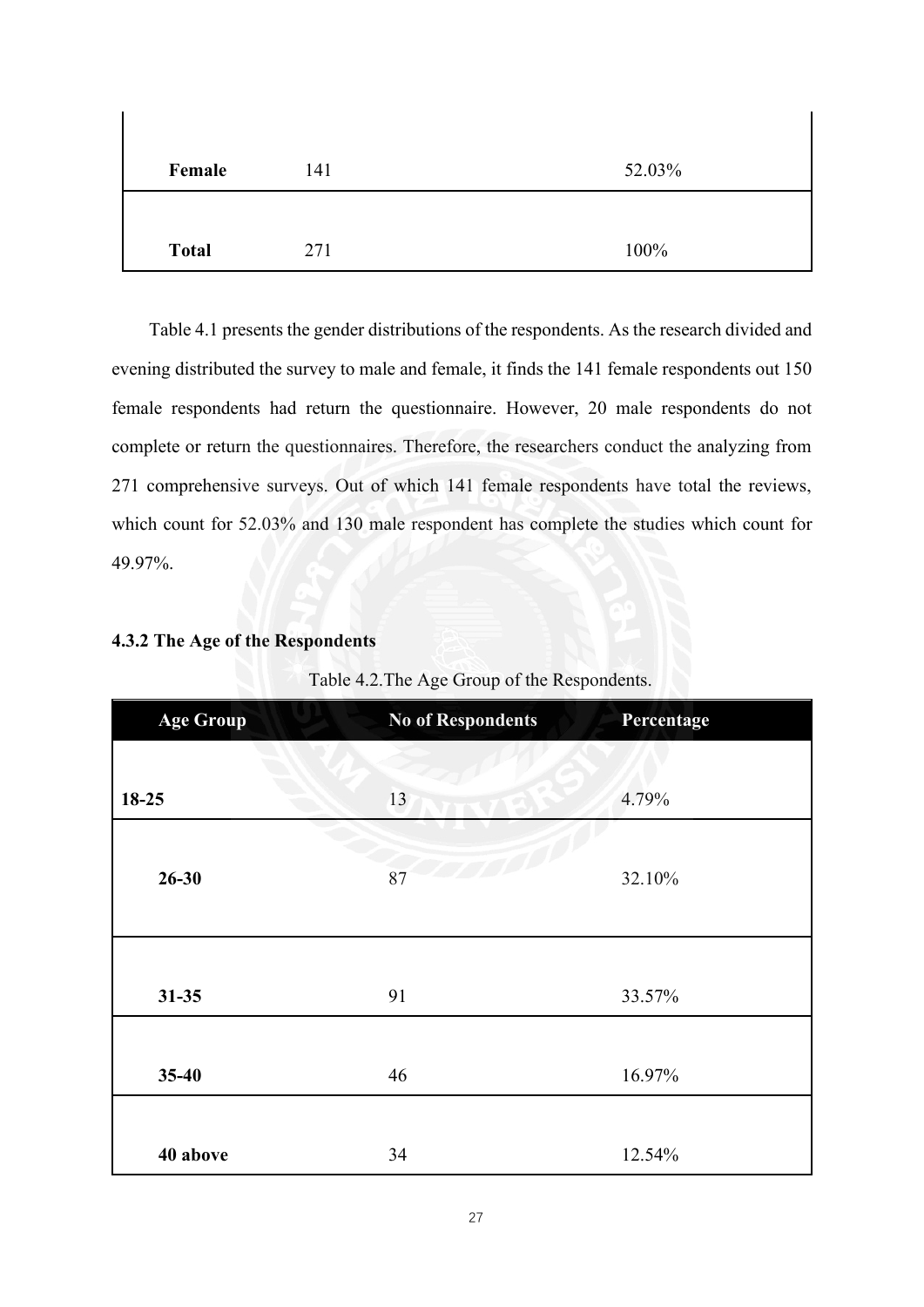| <b>Total</b> | 271 | 100% |
|--------------|-----|------|

 $\overline{1}$ 

Table 4.2 presents the age group of the respondents. The age group 26-30 and 31-35 covers over 60 % of the respondents. The age group 31-35 present 91 of the respondent with 33.57% and this age group are majority in this section follow be; 26-30 years old at second, with 87 respondent, 35-40 years old with 46 respondents that counts for 16.97%, 40 or more present 12.54% and 18-25 present the least number of the respondents.

### <span id="page-31-0"></span>**4.3.3 Educational Level**

| <b>Education</b>                       | <b>No of Respondents</b> | Percentage |
|----------------------------------------|--------------------------|------------|
|                                        |                          |            |
| <b>Higher School</b>                   | $8\,$                    | 2.95%      |
| <b>College/Diploma</b>                 | 56                       | 20.66%     |
| <b>Bachelor</b><br>Compete,<br>Degree, | 126                      | 46.49%     |
| <b>Master</b><br>degree<br>or<br>above | 81                       | 29.88%     |
| <b>Total</b>                           | 271                      | 100%       |

Table 4.3.Present the Educational Levels of the Respondents

Table 4.3 presents the educational level of the respondents. Most of the respondents hold a Bachelor Degree and present 126 respondents which cover 46.49%. 81, of the respondent,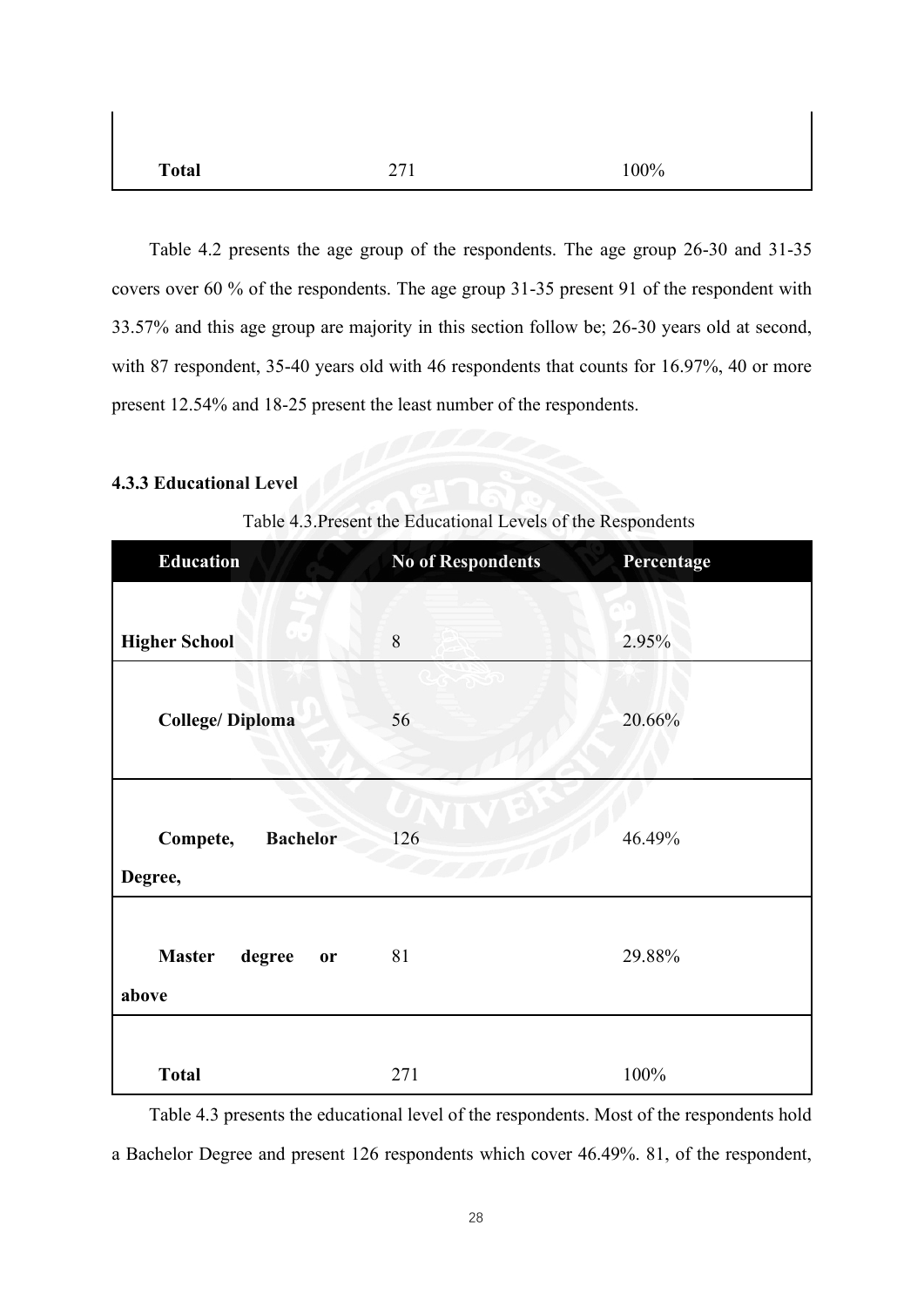keep a master degree or above and present 29.88%, 20.66% percent of the respondents is college graduate or diploma holding, and 8 of the respondents have completed the high school.

### <span id="page-32-0"></span>**4.3.4 Duration Served in the Organization**

| Table 4.4. Duration of Service |  |
|--------------------------------|--|
|--------------------------------|--|

| Years              | <b>No of Respondents</b> | Percentage |
|--------------------|--------------------------|------------|
|                    |                          |            |
| 0-10 years         | 45                       | 16.06%     |
| 11-15 years        | 134                      | 49.44%     |
| <b>16-20 years</b> | 64                       | 23.61%     |
| Over 20 years      | 28                       | 10.33%     |
| <b>Total</b>       | 271                      | 100%       |

Table 4.4 presents the respondent's duration of service. It is found that the majority of the respondents feel in the bracket 11-15 years of service in the firm and covers 49.44%. Fortyfive of the respondents has under ten years of working service, and 10.33% represents the respondents who over 20 years of service.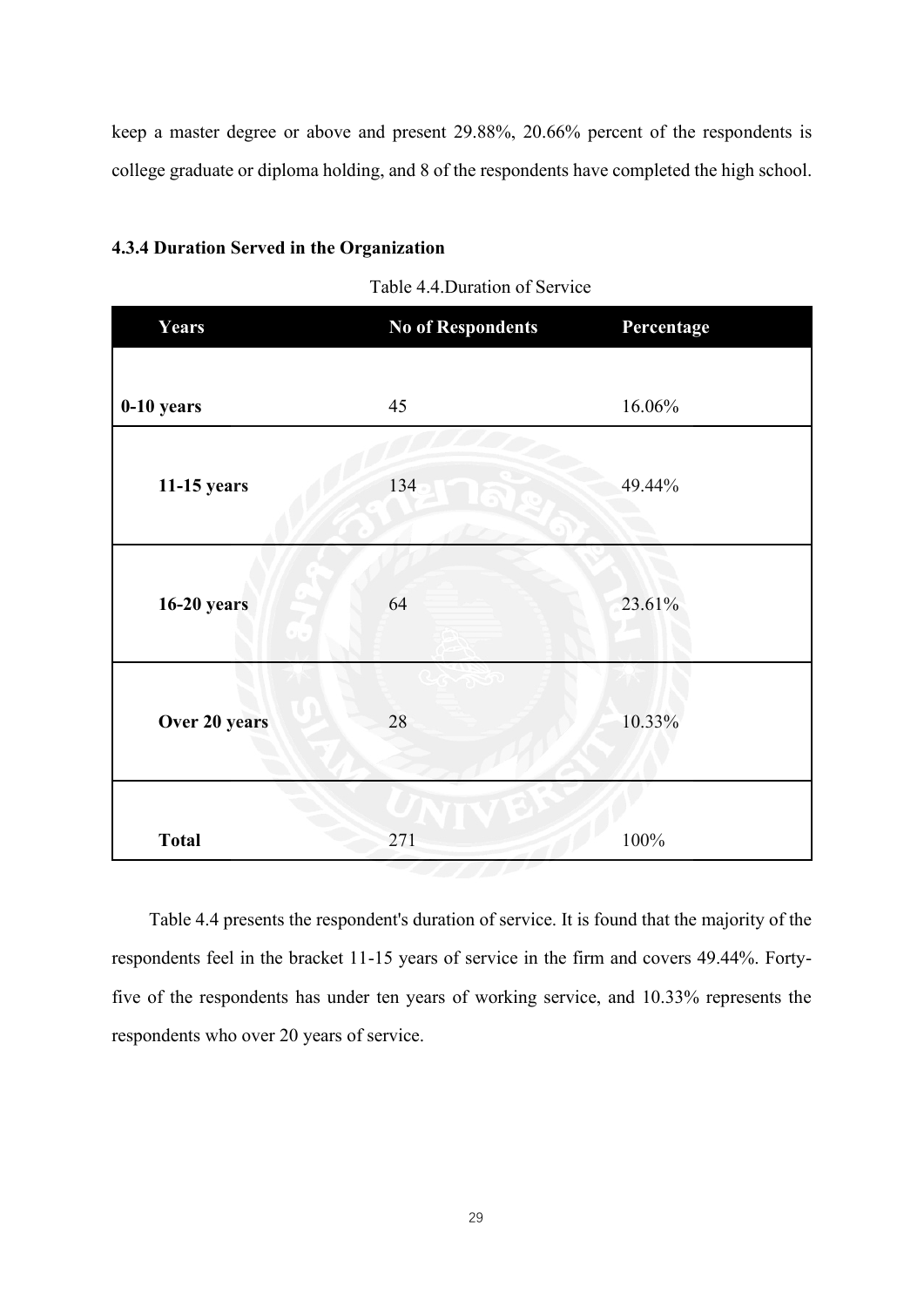# <span id="page-33-0"></span>**4.4 The Mean value of Ethnicity, Education and Gender on the Work**

# **Performance**

Table 4.5.Present the positive relationship between ethnicity, education, and gender to

| Factor           | <b>Minimum</b> | <b>Maximum</b> | <b>Mean Value</b> |
|------------------|----------------|----------------|-------------------|
| <b>Ethnicity</b> |                | 5              | 3.675             |
| <b>Education</b> |                |                | 3.456             |
| Gender           |                |                | 3.320             |

#### work performance.

The tables 4.5 present the result of the factor and intend to state the positive relationship. As the three elements had a mean value greater than 3, suggesting the respondents agrees the ethnicity, education of the employee and the gender are essential to the work performed and the success of the organization. The Ethnicity scored the highest mean value of 3.675 suggesting that the respondent state that ethnicity is a most important factor among the stated factors. The educational level of the employee is essential as well, the mean value of 3.456 suggests a strong positive relationship, and the gender factor does have the mean value than 3. However, the mean value of 3.320 indicates that the at least important factor in this research when considering the work performance.

# <span id="page-33-1"></span>**4.5 Correlation Coefficient Analysis**

The correlation coefficient shows the direction, the strength and the importance of the bivariate relationship among the variables that were tested in a research study that are the ethnicity, educational level of the employee, gender and the work performance. The number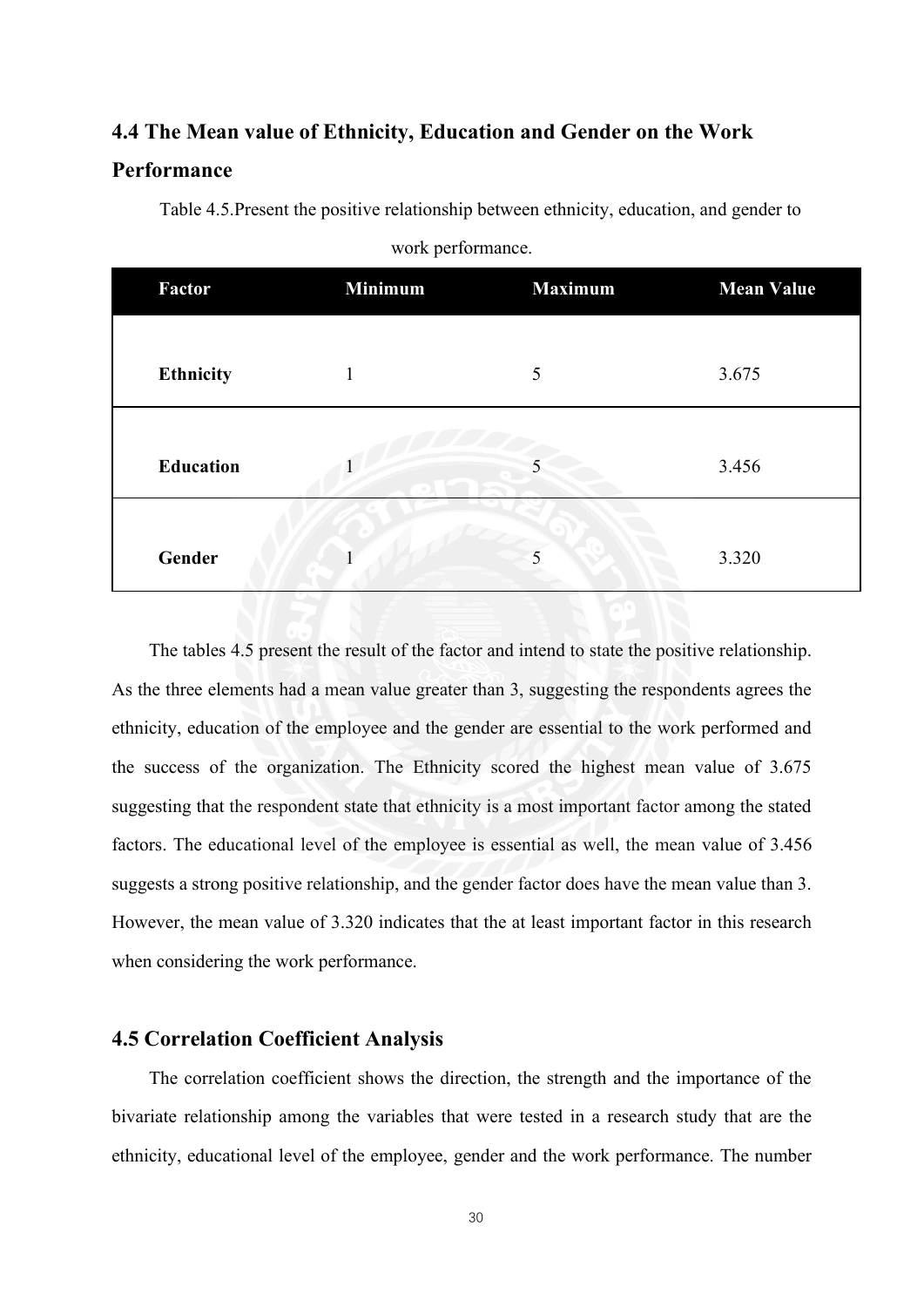present in the correlation is referred to the association. The correlation score 1 means that there is a perfect relationship between the two variables. The table below presents the range and the strength of the variables.

| <b>COEFFICIENT RANGE</b> | <b>STRENGTH OF ASSOCIATION</b>  |
|--------------------------|---------------------------------|
| 0.91 TO 1.00             | <b>VERY STRONG</b>              |
| 0.71 TO 0.90             | <b>HIGH</b>                     |
| 0.41 TO 0.70             | MODERATE                        |
| 0.21 TO 0.40             | <b>SMALL</b><br>BUT<br>DEFINITE |
|                          | <b>RELATIONSHIP</b>             |
| 0.01 TO 0.20             | <b>SLIGHT ALMOST NEGLIGIBLE</b> |
|                          |                                 |

Table 4.6. The Rules of Thumb about Correlation Coefficient Size

# <span id="page-34-0"></span>**4.6 The Correlation to Factors and work performance**

| Table 4.7. The Factors correlation Scores. |  |
|--------------------------------------------|--|
|--------------------------------------------|--|

| No | Constructs | <b>Correlation Score</b> |
|----|------------|--------------------------|
|    | Ethnicity  | 0.745                    |
| 2  | Education  | .733                     |
| 3  | Gender     | .691                     |

Table 4.7 presents the correlation score. As all three factors have a score higher than 0.6, suggest that all the elements are acceptable. The ethnicity score is in the range of 0.71 to 0.90, indicating that the high strength relationship between ethnicity and performance. Similarly, education has a correlation score of plus 0.7, suggest a strong link between training and performance. However, the gender factors have scores of .691, indicate a moderate relationship between the gender and performance.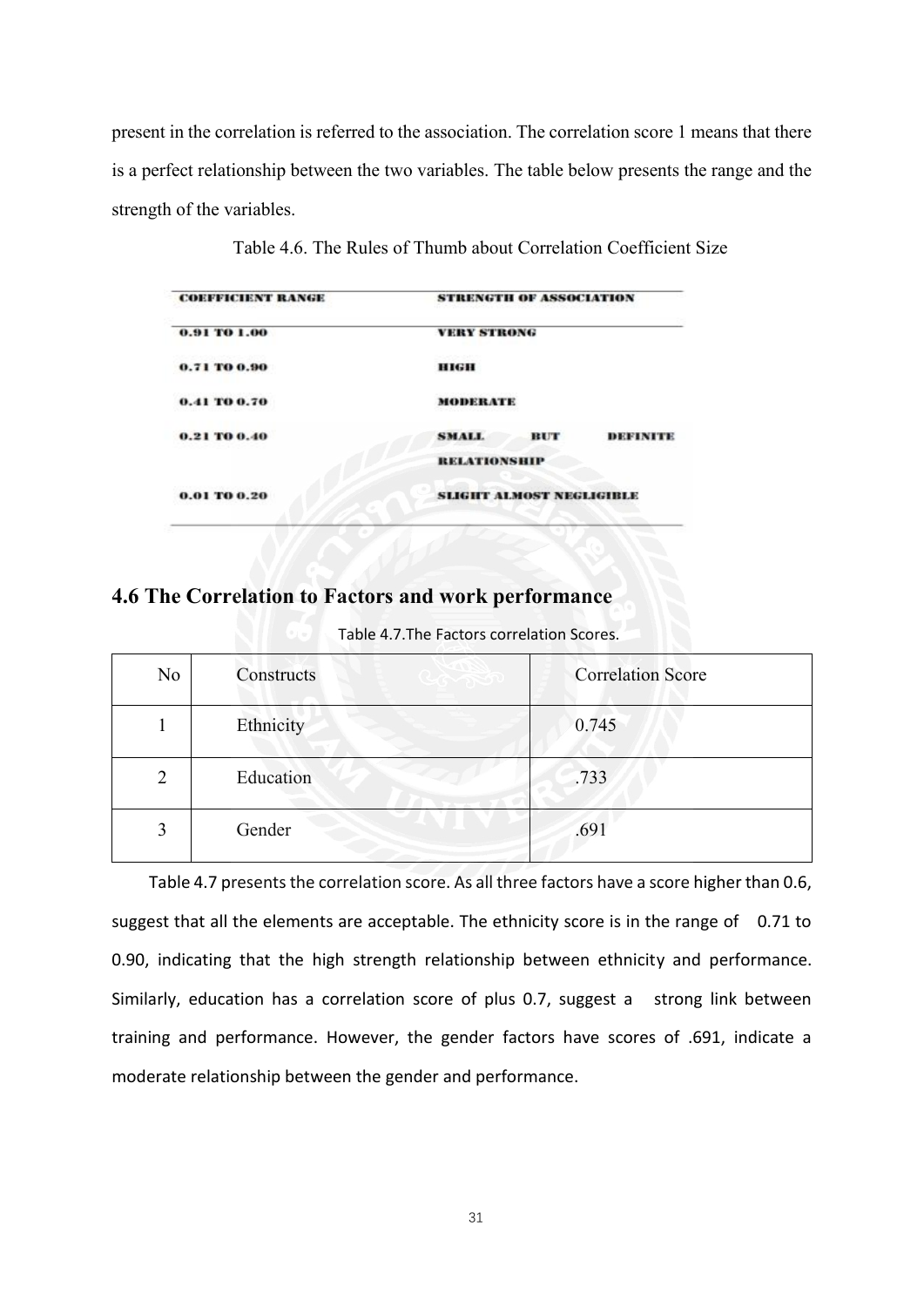# **Chapter 5 DISCUSSION AND CONCLUSION**

### <span id="page-35-1"></span><span id="page-35-0"></span>**5.1 Introduction**

This section presents the discussion of the study findings. The descriptive analysis presented in previous episodes is summarized. Moreover, the recommendations of the research are included, and the last section of this chapter shows the conclusion of the study.

# <span id="page-35-2"></span>**5.2 The Descriptive Analysis**

The goal is to give the findings regarding a characteristic of the population based on the sample data and the analysis done. This part presents the summary of the effect tested variable to work performance based on the report in the previous chapter.

### <span id="page-35-3"></span>**5.2.1 The Effect of Ethnicity on Employee Work Performance**

For the finding of this research, it is evident that ethnicity has a positive relationship with work performance. With the mean value of the higher level of ethnicity in the workforce will decrease the individual work performance. The mean value in the top 3 and correlation in a range of 0.7 to 0.9 suggest a strong positive relationship. This research finding is supported by the conclusion of Kilgai (2006) and Dahlin, Weingart, and Hinds (2005) research, who are finding suggests that the ethnicity is a core element in effecting the individual performance.

### <span id="page-35-4"></span>**5.2.2 The Effect of Educational Background on the Work Performance**

For the result of this research, it is evident that the educational background has a positive relationship with the work performed. With the mean value of the higher side of the educational experience and the correlation score in the range of 0.7 and 0.9, suggest a strong relationship between the dependent and independent variable. Which the mean the higher the level of education the better of the worker performance and this finding is supported by the result of Tracy (2011) and Eugene et al., (2011). Their result supported that the statement that a higher level of employee education means higher performance.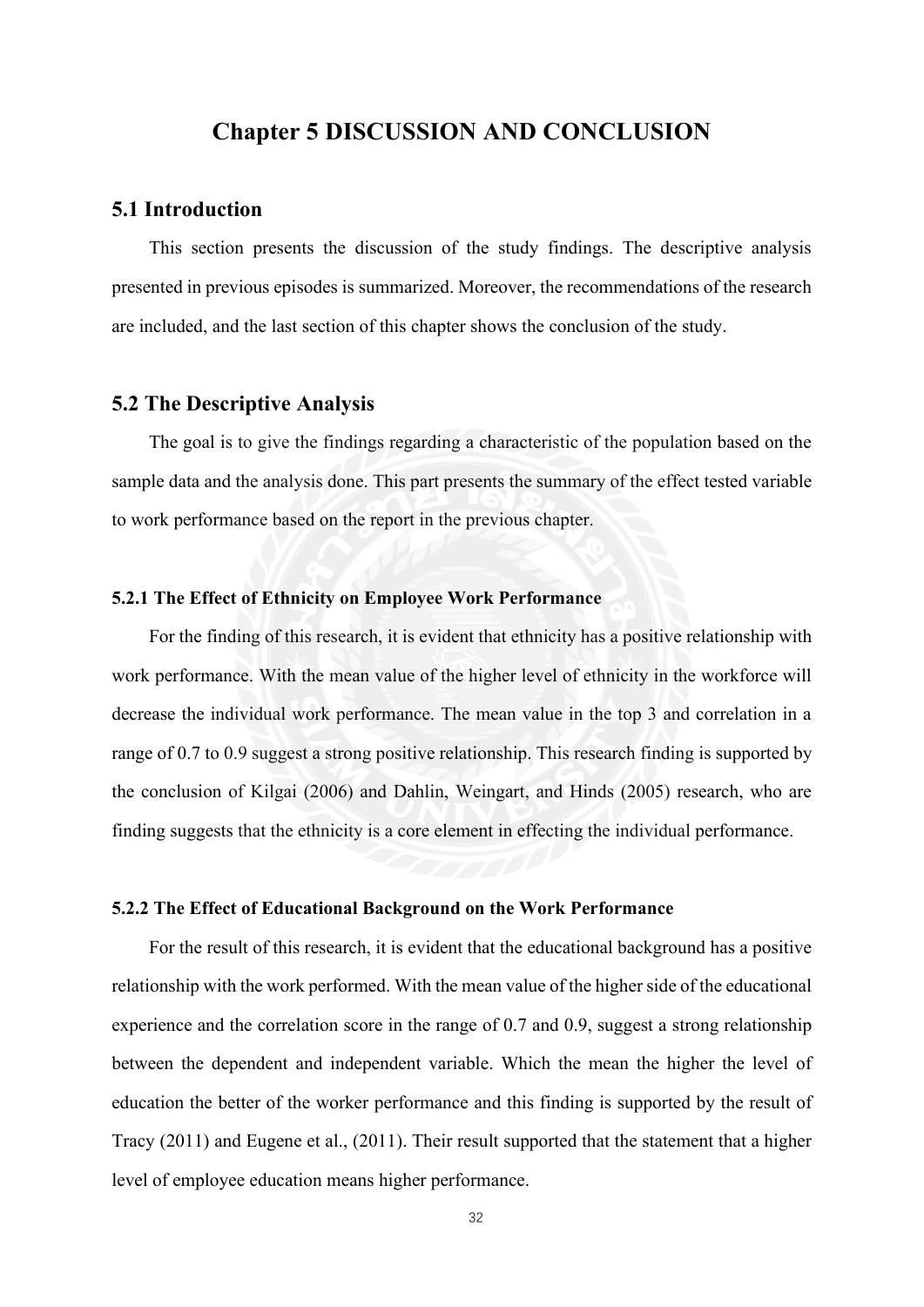### <span id="page-36-0"></span>**5.2.3 The Effect of Gender on the Work Performance**

For the outcome of this research, it is evident that gender has a positive relationship with work performance. With the mean value of the higher side of the educational background and the correlation score of 0.6 plus, suggest a positive relationship between the dependent and independent variable. The studies of Leonard et al. support this finding., 2003; Elsaid et al. (2012) and Eugene et al., (2011), who suggested the gender does affect the performance of the individual worker.

# <span id="page-36-1"></span>**5.3 Recommendations for the Future Research**

This research could serve as the guideline for the future in the field of diversity workforce. The finding suggests that employee performance does get affected by the diversity variables of ethnicity, education background and gender in the workplace. The diversity is becoming to diffusion in the workplace in Silom, Bangkok. It is critical for the nations; companies realize the need to capitalize on these demographic categories to stay ahead of other nations or countries. Smith (2010) tend to disagree and say that the skilled workforce diversity practices are believed to enhance employee and company's performance. Moreover, at the diverse workforce, there seen to the link between the ethnicity, gender, and educational level. This research also recommends the future researcher to explore more on the give factors and the managers and business to imply the knowledge of this study to improve the performance of the workforce in the diverse workforce.

# <span id="page-36-2"></span>**5.4 Conclusion**

The objective of this research has been fulfilled with the positive results of all the tested variables. The finding suggests a strong positive relationship between the independent and dependent variable(s) at the workforce in the Silom area. There is the same discrimination by ethnicity, educational background, and gender. The bias does directly affect the performance of the employees. Although the employees are subject to some perception, overall, the employee is satisfied with a work environment at the diverse team in the Silom area.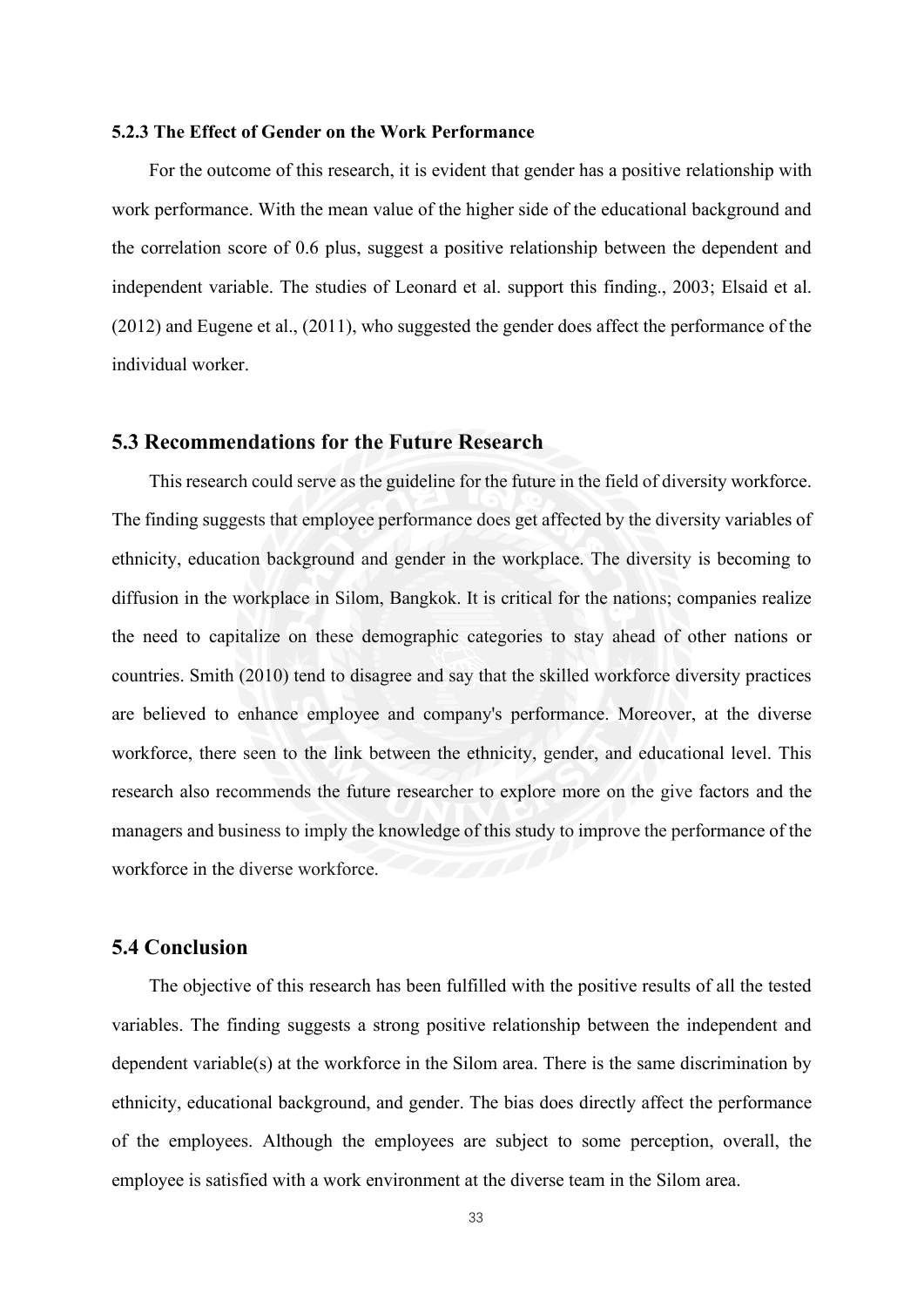Many types of research, studies and scholars suggest that the diversity in the workforce does have issues, but if manage incorrectly, the companies can be significantly benefited from the variety.

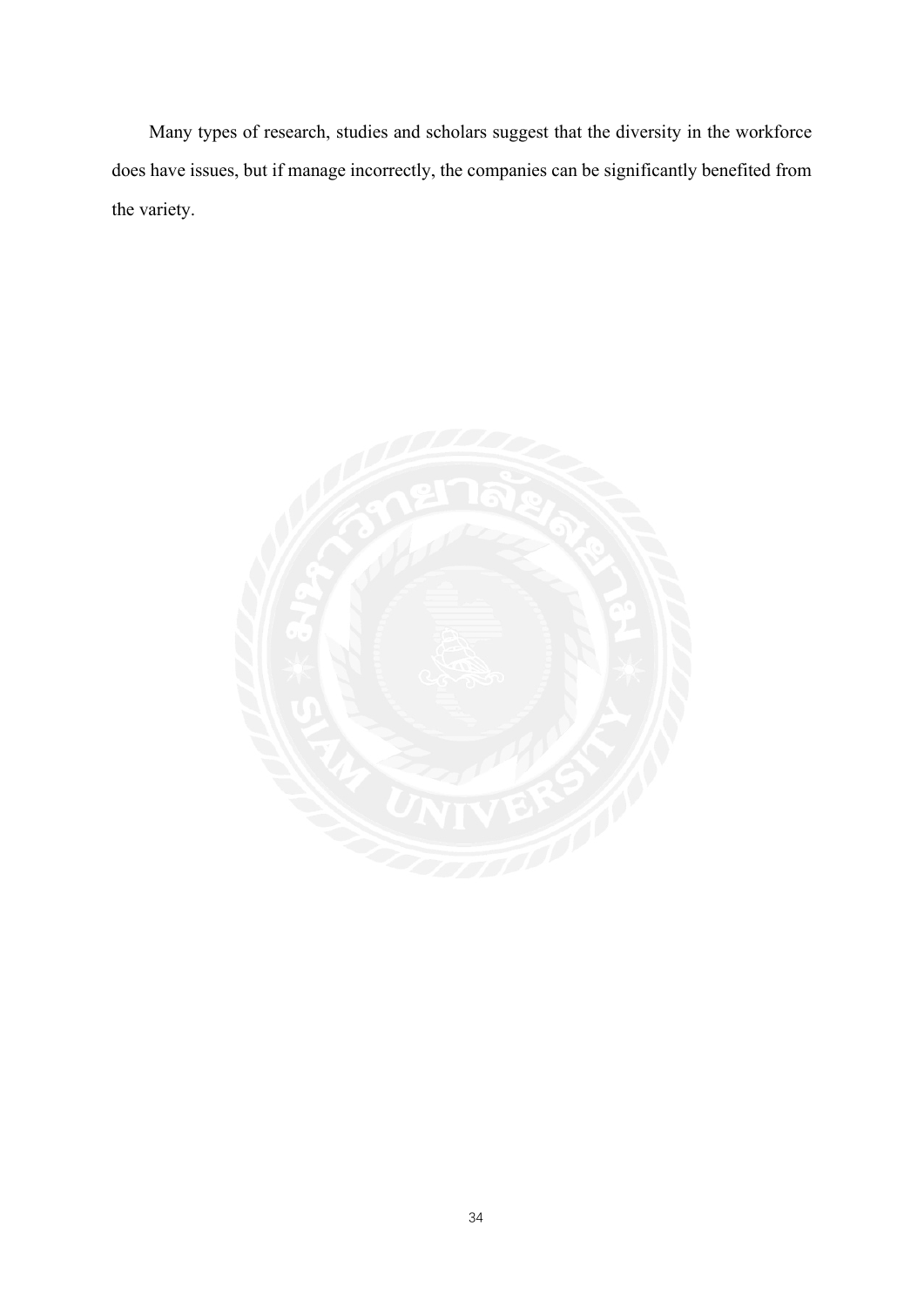# **REFERENCE**

- <span id="page-38-0"></span>Beja, P. (2014). *Operations at Kenya ports authority crippled as workers strike*. Retrieved from www.standardmedia.co.ke/.../operations-at-kenya-portsaut.
- Benschop, Y. (2001). Pride, prejudice and performance: Relations between HRM, diversity and performance. *International Journal of Human Resource Management*, 12, 1166-1181.
- Berscheid, E. & Walster, H. (1978). *Interpersonal attraction. Reading*, MA: Addison Wesley.
- Bhatia, S. (2008). Genetic diversity in Kheri—A pastoralists developed Indian sheep using microsatellite markers. *Indian Journal of Biotechnology*, 108-112.
- Cascio, W. F. (2000). *Costing human resources*: *The financial impact of behavior in organizations* (4th ed.). Cincinnati,OH: South-Western.
- Childs, J. (2005). Managing workforce diversity at IBM. A global human resource topic that has arrived. *Human Resource Management* 44(1), 73-77.
- Cohen, W. M., & Levinthal, D. A. (2000). Absorptive capacity: A new perspective on learning and innovation.. *Administrative Science Quarterly*, 35, 128-152.

Connell, R. W. (2002). *Gender, Maiden.* New York: Blackwell Publishers.

- Cooper, D. R., & Chindler, P.S. (2003). *Business research methods* (8th ed.). New York: McGraw-Hill.
- Cornelius, N. (1999). *HRM a managerial perspective.* London: International Thomson.
- Cross, E.Y., Katz, J.H., Miller, F.A., Seashore, E. (1994). *The Promise of Diversity: Over 40 Voices Discuss Strategies for Eliminating Discrimination in Organizations*. Burr Ridge: Irwin. Michaéla C.S.,
- Dahlin, K., Weingart, L. &Hinds, P. (2005). Team diversity and information use. *The Academy of Management Journal*, 48(6), 1107–1123.
- Daniel, C. (2009). The effects of higher education policy on the location decision of individuals: Evidence from Florida's bright futures scholarship program. *Regional Science and Urban Economics*, 39, 553-562.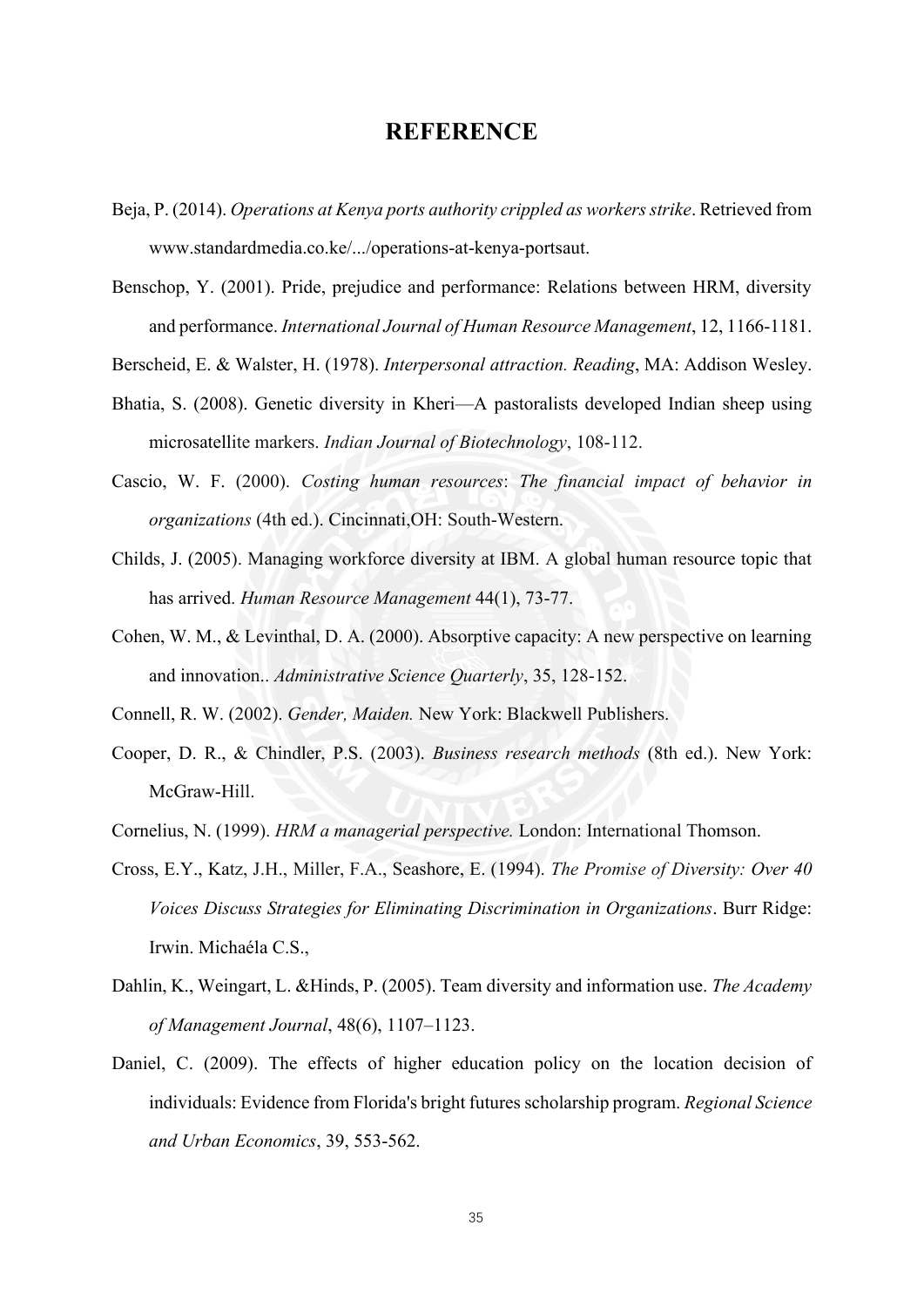- Deanne, N.D.H., Paul, L.K., Janique, A. (2003). Diversity and team outcomes: The moderating effects of outcome interdependence and group longevity and the mediating effect of reflexivity. *Journal of Organizational Behavior*, 24(6), 779-802.
- Eduard, B. (2010). *Overcoming an inferiority complex- people skills decoded*. Retrieved from www.peopleskillsdecoded.com/inferiority-complex
- Elsaid, A. M. (2012). Effects of cross cultural workforce diversity on employee performance in egyptian pharmaceutical organisation. *Business & management Research*, 1(4), 162
- Erasmus, L. (2007). *The management of workforce diversity and the implications for leadership at financial asset services.* Business Management, University of Johannesburg.
- Eugene, C., Lee, K., Tan. S., Tee, S. & Yang, P. (2011). *Effects of Workforce Diversity on Employee Performance*. Retrieved From, eprints.utar.edu.my/450/1/BA-2011- 0807009.pdf.
- Gay, L. R. (1992). *Educational research: Competencies for analysis and application* (4th ed.). New York: Macmillan Publishing Company.
- Hair, F. J., Money, A. H. & Page, P. (2007). *Research methods for business*. West Sussex: John Wiley Sons.
- Horwitz, S. (2005). *The Compositional impact of team diversity on performance: Theoretical considerations.* Retrieved from *Retrieved* from *Retrieved* http://www.researchgate.net/journal/15526712 Human Resource Development Revie w
- Jackson, S.E., Joshi, A., Erhardt, N. (2003). Recent research on team and organizational diversity: SWOT analysis and implications. *Journal of Management*, 29, 801-830
- Janssens, M., Sels, L., & van den Brande, I. (2003). Multiple types of psychological contracts: A six cluster solution. *Human Relations*, 56, 1349–1378.
- Jehn, K. A., & Bezrukova, K. (2004). A field study of group diversity: Workgroup context and performance. *Journal of Organizational Behavior*, 25(6), 703-729.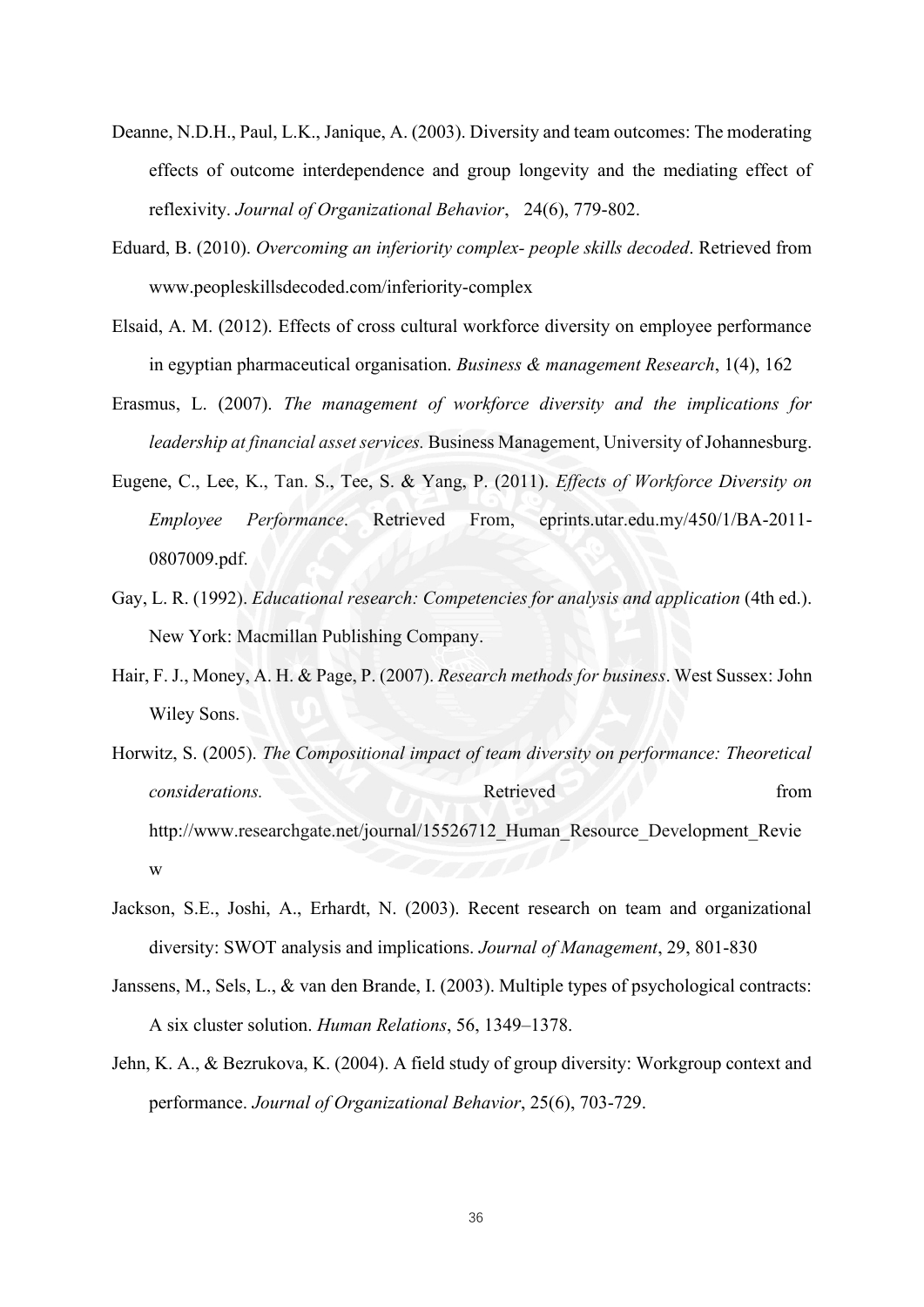- Jehn, K. A., Northcraft, G. B., & Neale, M. A. (1999). Why differences make a difference: A field study in diversity, conflict, and performance in workgroups. *Administrative Science Quarterly*, 44, 741–763.
- Kiglai. (2006). Training Manual on Conflict Management, The National Unity and Reconciliation Commission, Republic of Rumanda. strategic consensus. l, 20. *Strategic Management Journal*, 1(20), 445- 465.
- Kothari, C. R. (2004). *Research methodology, methods and techniques* (2nd rev. ed.) New Delhi, India: New Age International Publishers.
- Latham, G, P, & Locke, E, A. (2006). Enhancing the benefits and overcoming the pitfalls of goal setting. *Organizational Dynamics*, 35, 332-340
- Leonard, W., Robertson, M., Snodgrass, D., & Kuzawa, C. (2003). Metabolic correlates of hominid brain evolution. *Comparative Biochemistry and Physiology*, 136, 5-15.
- McGrath, J.E., Berdahl, J.L., Arrow, H. (1995). *Traits, expectations, culture and clout: The dynamics of diversity in workgroups*. Washington D.C.: American Psychological Association.
- McMillan-Capehart, A. (2003). *Cultural diversity's impact on firm performance*: *The moderating influence of diversity initiatives and socialization tactics*. Unpublished doctoral dissertation, Louisiana Tech University, USA.
- Madiha, A., Niazi, M., & Abbasi, R. (2003). *Workforce diversity*. Retrieved from www.slideshare.net/leomaryslideshare/workforce-diversityppt-2003
- Makokolo, M. (2005). *A report on Minority indigenous peoples and ethnic diversity in Kenya*. London: Minority Rights Group International.
- Mosko, W. &. (1996). Psychopharmacology Division 28 Directory. *Apadivision.org*, 29(2), 5- 13.
- Mugenda, O.M & Mugenda, A.G. (2003). *Research methods, quantitative & qualitative approaches*. Nairobi: Acts Press*.*
- Munjuri, M. G. & Maina, R. M. (2013). Workforce diversity and employee performance in the Banking sector in Kenya. *Journal UoN Portal*, 3(1), 40-48.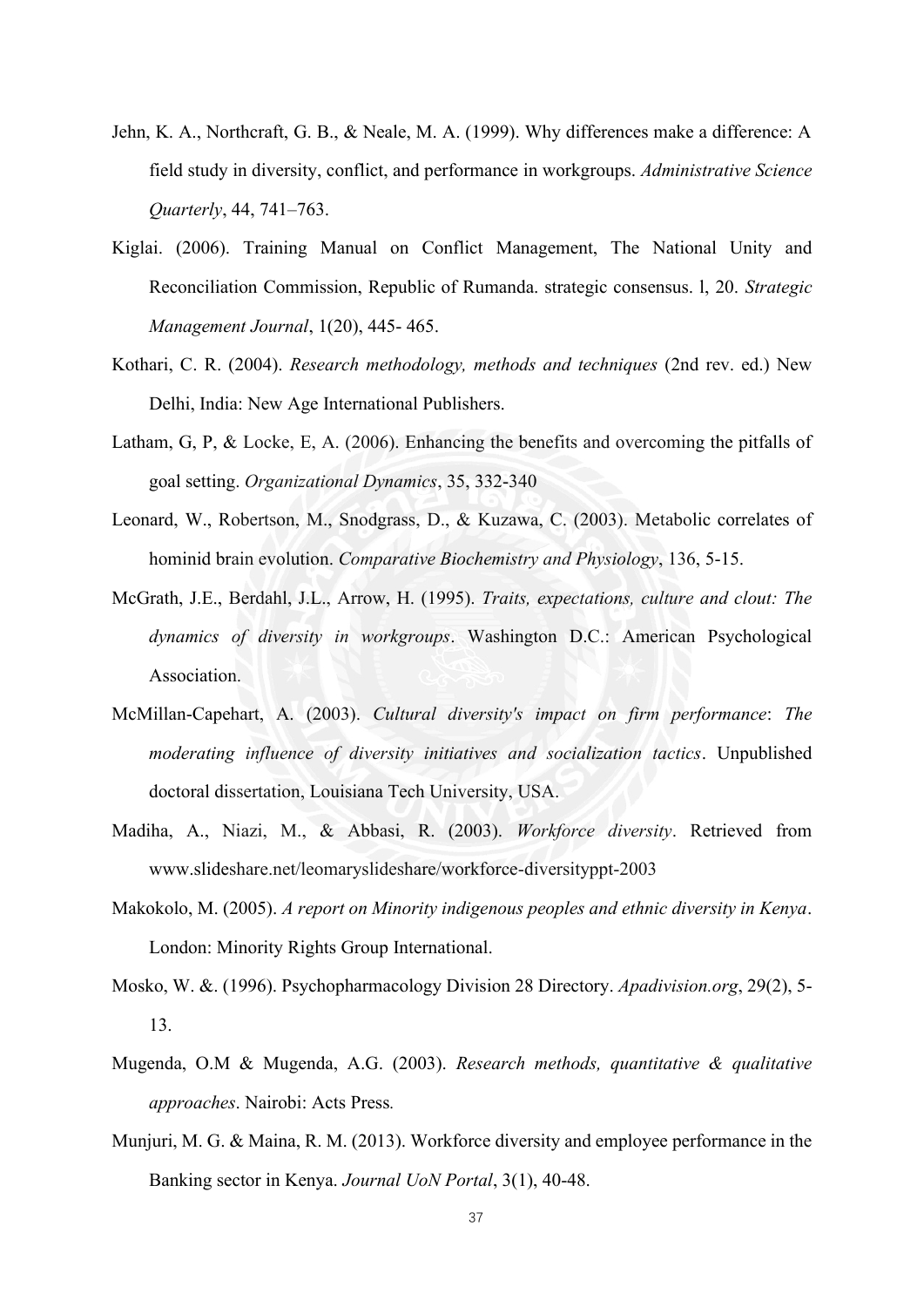- Ngao, E. & Mwangi, C. (2013). Effects of managing gender of employees in enhancing organizational performance: A case study of Kenya Ports Authority(2013). *European Journal of Business and Management*, 5(21), 50-62.
- Nkomo, S. (1995). *Identities and the complexity of diversity diversity in work teams*. Washington DC: American Psychological Association.
- Orodho, J. A. (2009). *Elements of education and social science research methods*. Maseno: Kanezja.
- Oso, W.Y. & Onen, D. (2008). *A general guide to writing resarch proposal and report: A handbook for beginning researchers* (2nd ed.). Kampala, Uganda: Makerere University.
- Oyserma, D. (2013). Identity Based Motivation: Implications for Action Readiness and Consumer Behavior. *Journal of Consumer Psychology*, 19, 250-260.
- Pitts, D. W., Hicklin, A. K., Hawes, D. P., & Melton, E. (2010). What drives the implementation of diversity management programs? Evidence from public organizations. *Journal of Public Administration Research & Theory*, 20(4), 867-886.
- Roberson, L. & Kulik, C.T. (2007). Stereotype threat at work. *Academy of Management Perspectives*, 21, 24-40.
- Rue, L.W., & Byars, L.L. (1993). *Supervision: Key link to productivity* (4th ed.). Chicago: Irwin.
- Schuler, R. (1992). Strategic Human resource manageemnt linkiing the people with the stratyegic needs of the business. *Organisational Dynamics, Summer*, 18-31.
- Shaw, M. (1993). Achieving equality of treatment and opportunity in the workplace*.* In Harrison, R. (ed) *Human resource management*: *issues and strategies*. Wokingham, CA: Addison-Wesley.
- Slaughter, S., Feldman, M. P. & Thomas, S. L. (2009). Institutional conflict of interest policies. *Organization Science*, 19(1), 69-89.
- Srivastava, E. & Agarwal, N. (2012). The emerging challenges in HRM. *International Journal of Scientific & Technology Research*, 1(6), 46-48.